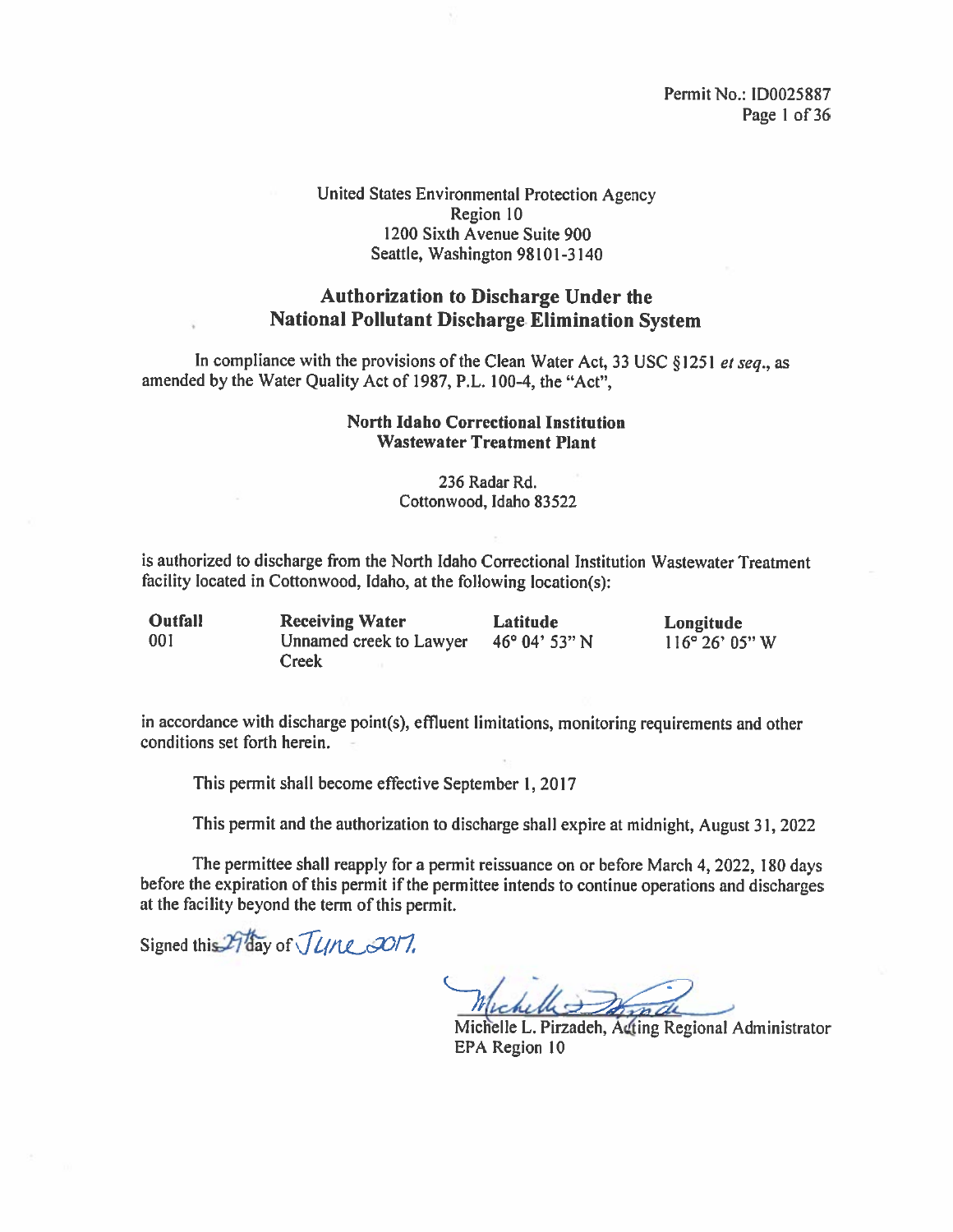# **Schedule of Submission**

| <b>Item</b><br><b>Discharge Monitoring</b><br>Reports (DMR)      | <b>Due Date</b><br>DMRs are due monthly and must be postmarked on or before the<br>15th of the month following the monitoring month.                                                                                                                                                                                                                                                                               |
|------------------------------------------------------------------|--------------------------------------------------------------------------------------------------------------------------------------------------------------------------------------------------------------------------------------------------------------------------------------------------------------------------------------------------------------------------------------------------------------------|
| <b>Quality Assurance Plan</b><br>(QAP)                           | The permittee must provide EPA and IDEQ with written<br>notification that the QAP has been developed and implemented<br>within 180 days after the effective date of the final permit (see<br>Part II.B of this permit). The Plan must be kept on site and made<br>available to EPA and IDEQ upon request.                                                                                                          |
| <b>Operation and Maintenance</b><br>$(O&M)$ Plan                 | The permittee must provide EPA and IDEQ with written<br>notification that the O&M plan has been developed and<br>implemented within 180 days after the effective date of the final<br>permit (see Part II.A of this permit). The plan must be kept on<br>site and made available to EPA and IDEQ upon request.                                                                                                     |
| <b>NPDES</b> Application Renewal                                 | The application must be submitted at least 180 days before the<br>expiration date of the permit (see Part V.B of this permit).                                                                                                                                                                                                                                                                                     |
| <b>Surface Water Monitoring</b><br>Report                        | The Report must be submitted with the next permit application<br>(see Part I.C of this permit).                                                                                                                                                                                                                                                                                                                    |
| <b>Compliance Schedule</b>                                       | Compliance with ammonia effluent limits must be achieved by<br>five years after the effective date of the permit (see Part II.C).<br>Reports of compliance or noncompliance with, or any progress<br>reports on, interim and final requirements contained in any<br>compliance schedule of this permit must be submitted no later<br>than 14 days following each schedule date (see Part III.K of this<br>permit). |
| Twenty-Four Hour Notice of<br>Noncompliance Reporting            | The permittee must report certain occurrences of noncompliance<br>by telephone within 24 hours from the time the permittee<br>becomes aware of the circumstances (see Paragraph I.B.3 and<br>Part III.G of this permit).                                                                                                                                                                                           |
| <b>Emergency Response and</b><br><b>Public Notification Plan</b> | The permittee must develop and implement an overflow<br>emergency response and public notification plan. The permittee<br>must submit written notice to EPA and IDEQ that the plan has<br>been developed and implemented within 180 days of the<br>effective date of this permit (see Part II.F of this permit).                                                                                                   |
| List of the Industrial Users                                     | The permittee must develop and maintain a master list of the<br>industrial users introducing pollutants to the POTW. The<br>Permittee must submit this list within 2 years following the<br>effective date of the NPDES permit (see Part II.E of this permit.)                                                                                                                                                     |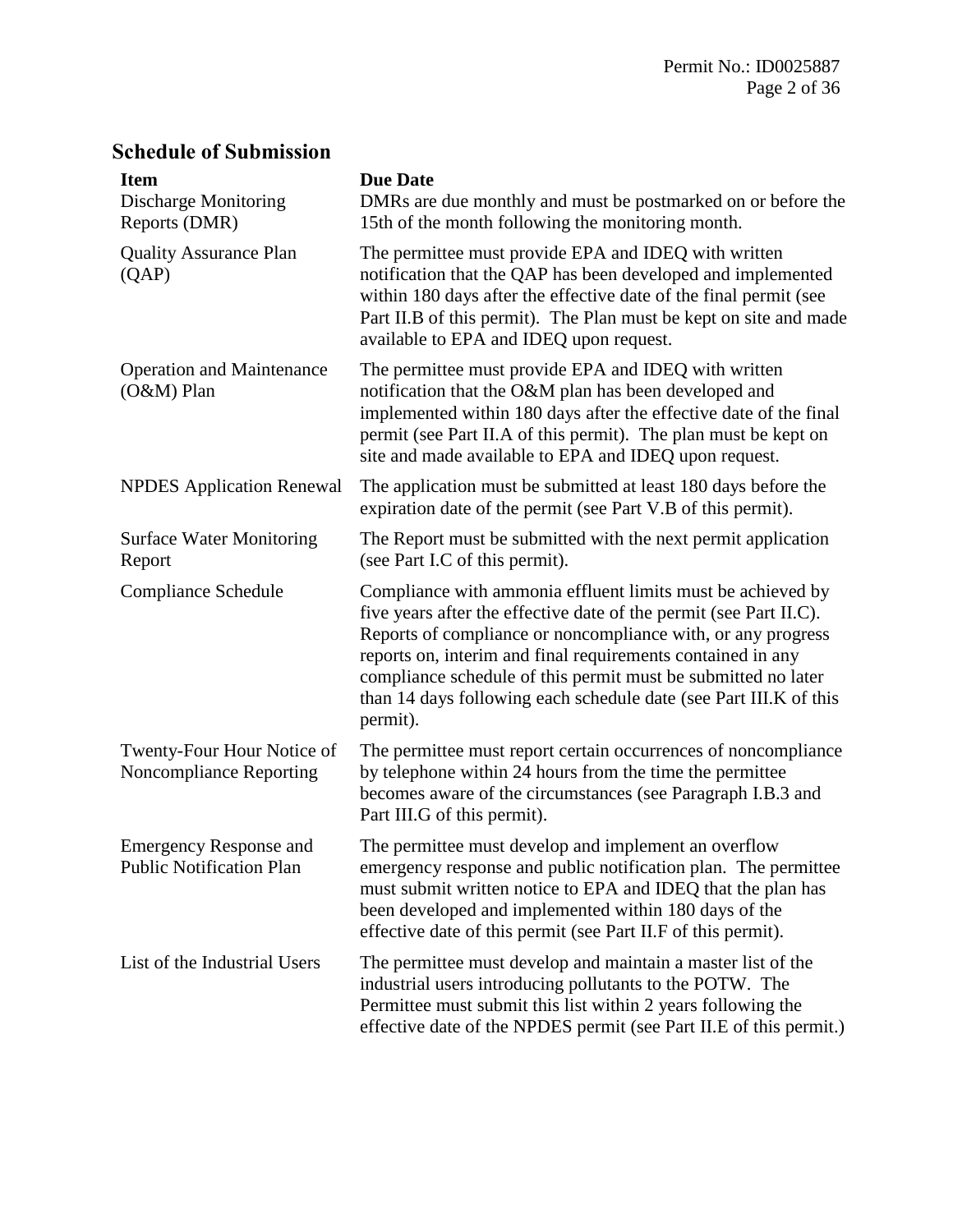# **Table of Contents**

| I.                                                                          |  |
|-----------------------------------------------------------------------------|--|
| A.<br><b>B.</b><br>C.                                                       |  |
| П.                                                                          |  |
| A.<br><b>B.</b><br>C.<br>D.<br>Ε.<br>F.                                     |  |
| III.                                                                        |  |
| А.<br><b>B.</b><br>C.<br>D.<br>Ε.<br>F.<br>G.<br>Η.<br>I.<br>J.<br>K.       |  |
| IV.                                                                         |  |
| A.<br><b>B.</b><br>C.<br>D.<br>E.<br>F.<br>G.<br>H.<br>I.<br>J.<br>K.<br>V. |  |
| A.                                                                          |  |
| <b>B.</b>                                                                   |  |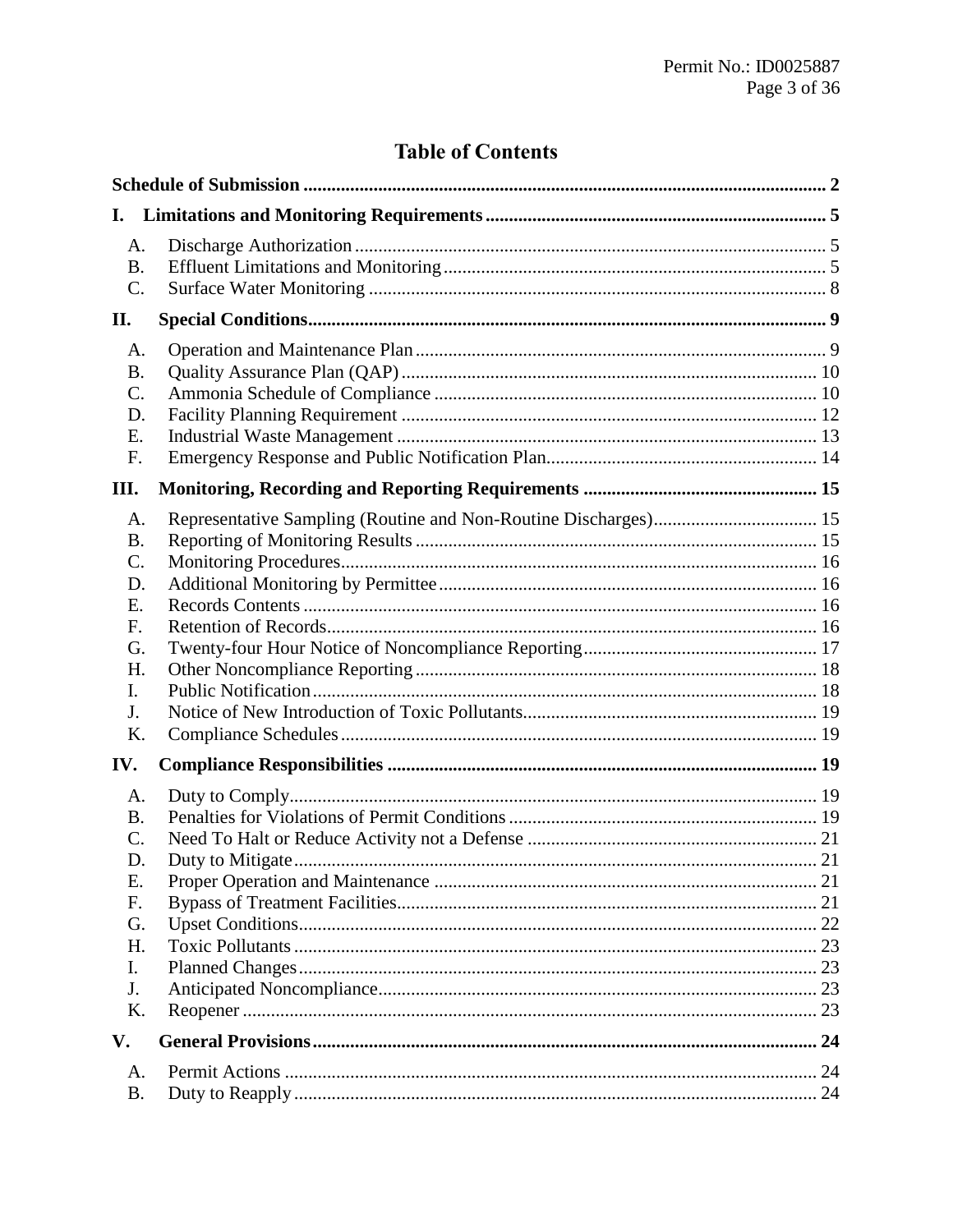| Е.          |  |
|-------------|--|
| F.          |  |
| G.          |  |
| H.          |  |
|             |  |
| $J_{\cdot}$ |  |
| VI.         |  |
|             |  |

# **List of Tables**

| Table 3: Tasks Required Under the Schedule of Compliance for Ammonia  11 |  |
|--------------------------------------------------------------------------|--|
|                                                                          |  |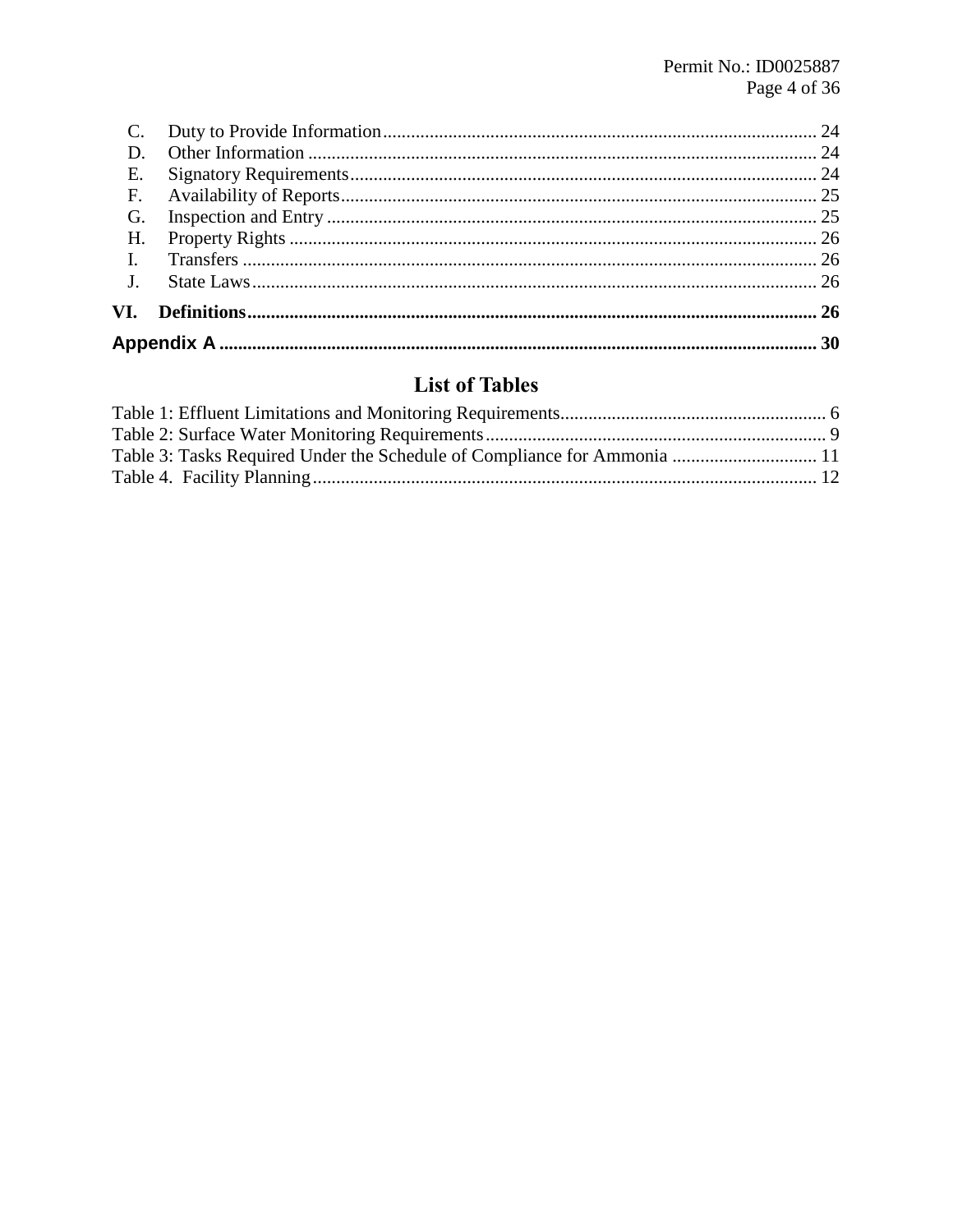# **I. Limitations and Monitoring Requirements**

#### **A. Discharge Authorization**

During the effective period of this permit, the permittee is authorized to discharge pollutants from the outfall specified herein to the unnamed ditch and creek referenced in this permit, within the limits and subject to the conditions set forth herein. This permit authorizes the discharge of only those pollutants resulting from facility processes, waste streams, and operations that have been clearly identified in the permit application process.

## <span id="page-4-0"></span>**B. Effluent Limitations and Monitoring**

1. The permittee must limit and monitor discharges from outfall 001 as specified in *Table 1, Effluent Limitations and Monitoring Requirements*, below. All figures represent maximum effluent limits unless otherwise indicated. The permittee must comply with the effluent limits in the tables at all times unless otherwise indicated, regardless of the frequency of monitoring or reporting required by other provisions of this permit.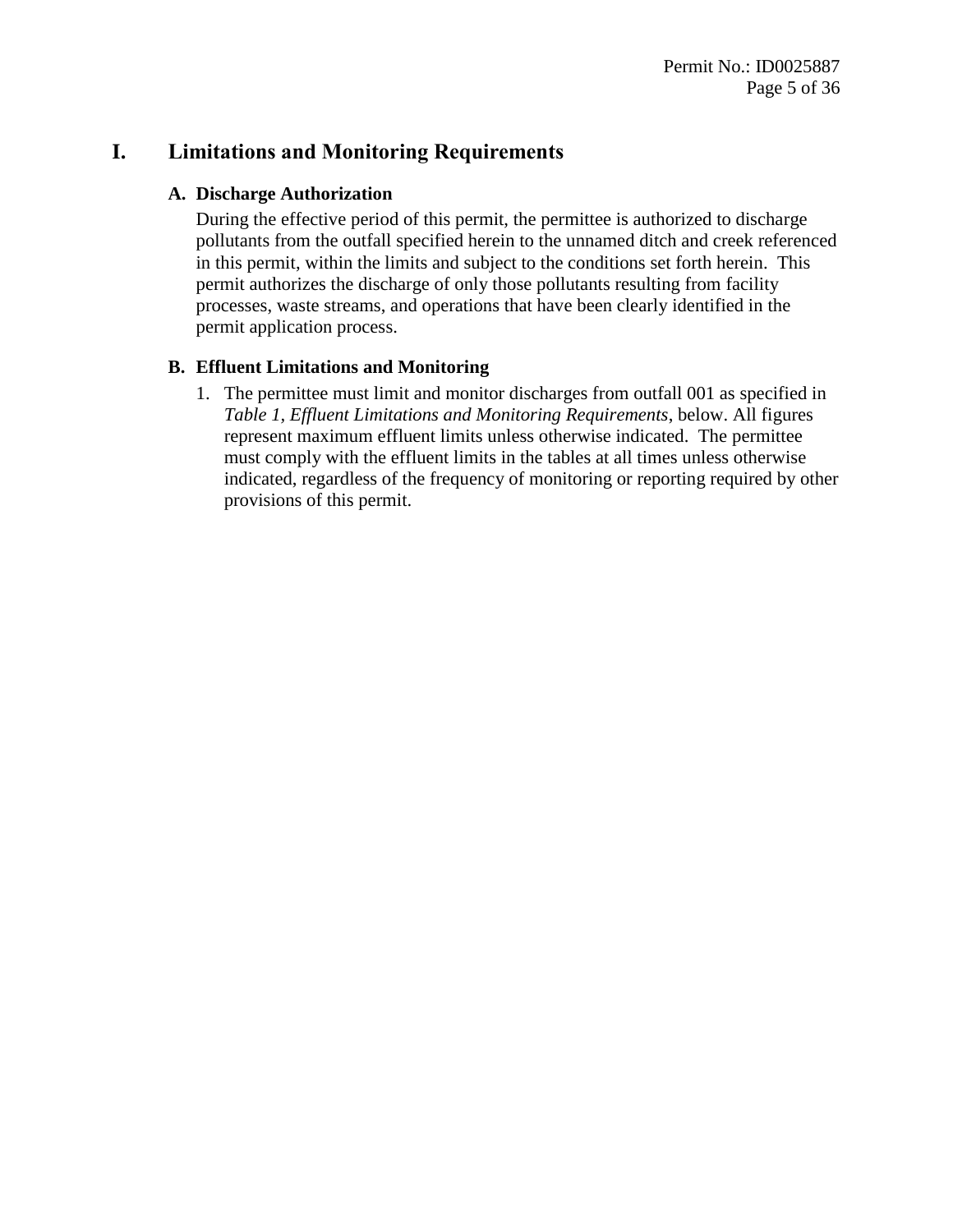|                                                   |                  | <b>Effluent Limitations</b>        |                          | <b>Monitoring Requirements</b>        |                           |                            |                              |
|---------------------------------------------------|------------------|------------------------------------|--------------------------|---------------------------------------|---------------------------|----------------------------|------------------------------|
| <b>Parameter</b>                                  | <b>Units</b>     | Average<br><b>Monthly</b>          | Average<br>Weekly        | <b>Maximum</b><br><b>Daily</b>        | <b>Sample</b><br>Location | <b>Sample</b><br>Frequency | <b>Sample</b><br><b>Type</b> |
|                                                   |                  |                                    |                          | Parameters With Effluent Limits       |                           |                            |                              |
| Biochemical<br>Oxygen                             | mg/L             | 30                                 | 45                       | u.                                    | Influent and<br>Effluent  | $1$ /wee $k$               | Grab                         |
| Demand<br>(BOD <sub>5</sub> )                     | lbs/day          | 8                                  | 11                       | $\overline{a}$                        | Effluent                  |                            | Calculation <sup>1</sup>     |
| <b>BOD<sub>5</sub></b> Percent<br>Removal         | $\%$             | 85 (minimum)                       | $\overline{\phantom{a}}$ | $-$                                   | $\overline{a}$            | 1/month                    | Calculation <sup>2</sup>     |
| Total<br>Suspended                                | mg/L             | 30                                 | 45                       | $-$                                   | Influent and<br>Effluent  | $1$ /wee $k$               | Grab                         |
| Solids (TSS)                                      | lbs/day          | $\,8\,$                            | 11                       | $-$                                   | Effluent                  |                            | Calculation <sup>1</sup>     |
| <b>TSS Percent</b><br>Removal                     | $\%$             | 85 (minimum)                       | $-$                      | $-$                                   |                           | 1/month                    | Calculation <sup>2</sup>     |
| E. coli                                           | CFU/<br>$100$ ml | $126^3$                            | $-$                      | 406 (instant.<br>$max$ ) <sup>4</sup> | Effluent                  | 5/month                    | Grab                         |
| pH                                                | std units        |                                    | Between $6.5 - 9.0$      |                                       | Effluent                  | $1$ /wee $k$               | Grab                         |
| <b>Total Residual</b>                             | mg/L             | 0.009                              | $\overline{\phantom{a}}$ | 0.019 <sup>4</sup>                    | Effluent<br>$1$ /wee $k$  |                            | Grab                         |
| Chlorine <sup>5</sup>                             | lbs/day          | 0.002                              | $\overline{a}$           | 0.005                                 |                           |                            | Calculation <sup>1</sup>     |
| Total Ammonia<br>(as N)                           | mg/L             | 3.4                                | $\overline{\phantom{a}}$ | 14 <sup>4</sup>                       | Effluent<br>$1$ /wee $k$  | Grab                       |                              |
| Final Limit <sup>6</sup>                          | lbs/day          | 0.9                                | $-\,-$                   | 3.5                                   |                           |                            | Calculation <sup>1</sup>     |
| Total Ammonia                                     | mg/L             | 12                                 | $-$                      | $38^{4}$                              |                           |                            | Grab                         |
| (as N)<br>Interim Limit <sup>6</sup>              | lbs/day          | 3.0                                | $\overline{\phantom{a}}$ | 9.5                                   | Effluent                  | 2/month                    | Calculation <sup>1</sup>     |
| Floating,<br>Suspended, or<br>Submerged<br>Matter | $-$              | See Paragraph I.B.2 of this permit |                          |                                       | Visual<br>Observation     |                            |                              |
| <b>Report Parameters</b>                          |                  |                                    |                          |                                       |                           |                            |                              |
| Flow                                              | mgd              | Report                             | $\overline{a}$           | Report                                | Effluent                  | $1$ /wee $k$               | Meter                        |
| Temperature                                       | $\rm ^{\circ}C$  | $-\,-$                             | Report                   | Report                                | Effluent                  | $5$ /week $^7$             | Grab                         |
| Dissolved<br>Oxygen                               | mg/L             | Report                             | $-$                      | Report                                | Effluent                  | 1/month                    | Grab                         |
| Phosphorous                                       | mg/L             | Report                             | $\sim$                   | Report                                | Effluent                  | 1/month                    | Grab                         |

# <span id="page-5-0"></span>**Table 1: Effluent Limitations and Monitoring Requirements**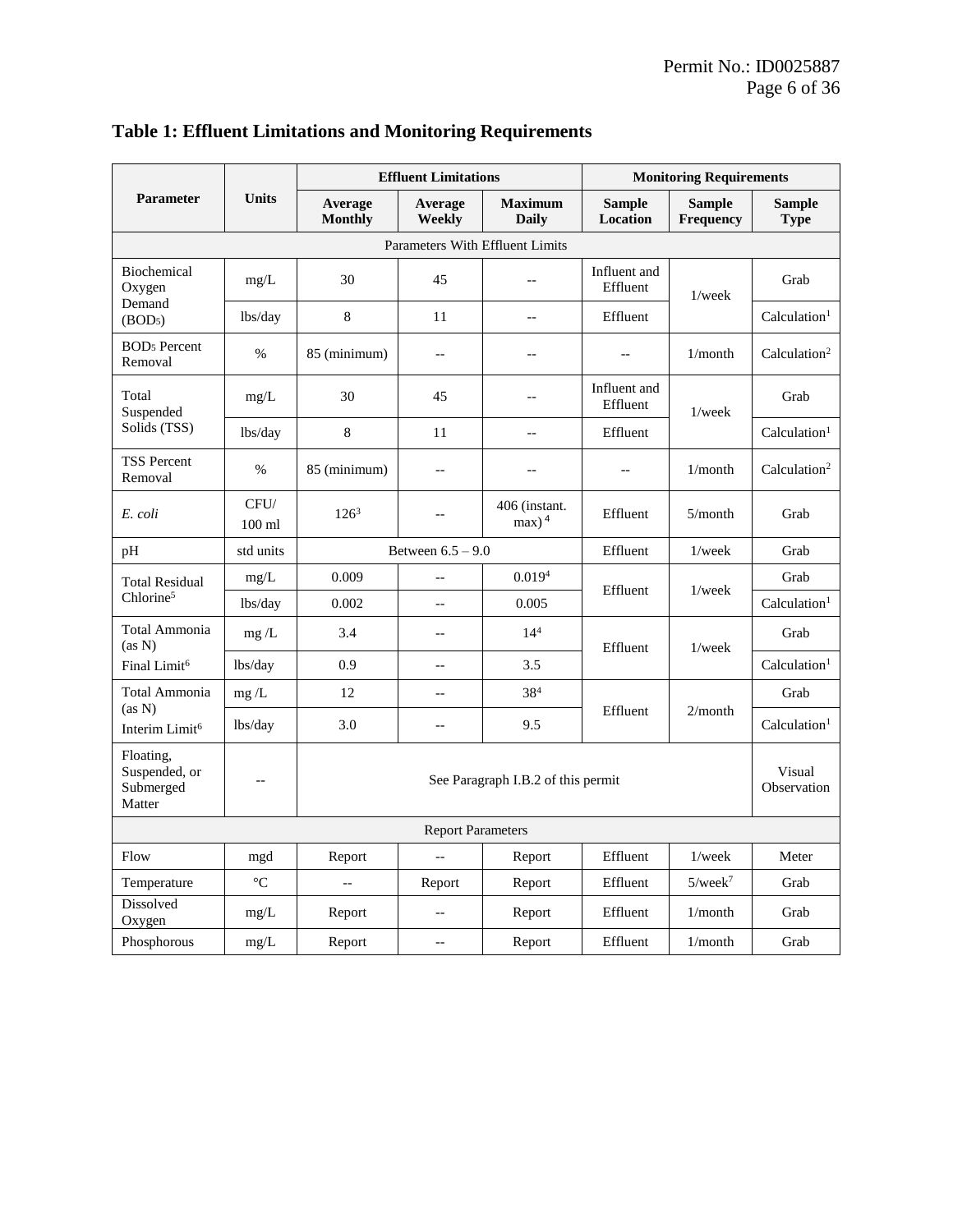<span id="page-6-1"></span><span id="page-6-0"></span>

|                |                                                                                                                  |              |                                                                                                                                                                                                                         | <b>Effluent Limitations</b> |                                | <b>Monitoring Requirements</b> |                                   |                              |
|----------------|------------------------------------------------------------------------------------------------------------------|--------------|-------------------------------------------------------------------------------------------------------------------------------------------------------------------------------------------------------------------------|-----------------------------|--------------------------------|--------------------------------|-----------------------------------|------------------------------|
|                | Parameter                                                                                                        | <b>Units</b> | Average<br><b>Monthly</b>                                                                                                                                                                                               | Average<br>Weekly           | <b>Maximum</b><br><b>Daily</b> | <b>Sample</b><br>Location      | <b>Sample</b><br><b>Frequency</b> | <b>Sample</b><br><b>Type</b> |
| <b>Notes</b>   |                                                                                                                  |              |                                                                                                                                                                                                                         |                             |                                |                                |                                   |                              |
| 1 <sub>1</sub> |                                                                                                                  |              | Loading (in lbs/day) is calculated by multiplying the concentration (in mg/L) by the corresponding flow (in                                                                                                             |                             |                                |                                |                                   |                              |
|                |                                                                                                                  |              | mgd) for the day of sampling and a conversion factor of 8.34. For more information on calculating,                                                                                                                      |                             |                                |                                |                                   |                              |
|                |                                                                                                                  |              | averaging, and reporting loads and concentrations see the NPDES Self-Monitoring System User Guide (EPA                                                                                                                  |                             |                                |                                |                                   |                              |
|                | 833-B-85-100, March 1985).                                                                                       |              |                                                                                                                                                                                                                         |                             |                                |                                |                                   |                              |
| 2.             |                                                                                                                  |              | Percent Removal. The monthly average percent removal must be calculated from the arithmetic mean of the                                                                                                                 |                             |                                |                                |                                   |                              |
|                |                                                                                                                  |              | influent values and the arithmetic mean of the effluent values for that month using the following equation:<br>(average monthly influent concentration – average monthly effluent concentration) $\div$ average monthly |                             |                                |                                |                                   |                              |
|                |                                                                                                                  |              | influent concentration x 100. Influent and effluent samples must be taken over approximately the same time                                                                                                              |                             |                                |                                |                                   |                              |
|                | period.                                                                                                          |              |                                                                                                                                                                                                                         |                             |                                |                                |                                   |                              |
| 3.             |                                                                                                                  |              | The average monthly E. coli bacteria counts must not exceed a geometric mean of 126/100 ml based on a                                                                                                                   |                             |                                |                                |                                   |                              |
|                |                                                                                                                  |              | minimum of five samples taken every 3 - 7 days within a calendar month. See Part VI of this permit for a                                                                                                                |                             |                                |                                |                                   |                              |
|                | definition of geometric mean.                                                                                    |              |                                                                                                                                                                                                                         |                             |                                |                                |                                   |                              |
| 4.             | Reporting is required within 24 hours of a maximum daily limit or instantaneous maximum limit violation.         |              |                                                                                                                                                                                                                         |                             |                                |                                |                                   |                              |
|                | See Paragraph I.B.3 and Part III.G of this permit.                                                               |              |                                                                                                                                                                                                                         |                             |                                |                                |                                   |                              |
| 5.             | The average monthly and maximum daily concentration limits for chlorine are not quantifiable using EPA           |              |                                                                                                                                                                                                                         |                             |                                |                                |                                   |                              |
|                | approved test methods. The permittee will be in compliance with the average monthly and maximum daily            |              |                                                                                                                                                                                                                         |                             |                                |                                |                                   |                              |
|                | effluent limits for chlorine provided the total chlorine residual level is at or below the compliance evaluation |              |                                                                                                                                                                                                                         |                             |                                |                                |                                   |                              |
|                | level of 0.05 mg/L, with an average monthly and maximum daily loading at or below 0.01 lbs/day (See              |              |                                                                                                                                                                                                                         |                             |                                |                                |                                   |                              |
| 6.             | Appendix A).                                                                                                     |              | Total Ammonia (as N) concentration and mass limits are effective on September 1, 2022. This date is at the                                                                                                              |                             |                                |                                |                                   |                              |
|                |                                                                                                                  |              | end of a 5 year Compliance Schedule. See Section II.C for more information. Concentration and mass                                                                                                                      |                             |                                |                                |                                   |                              |
|                |                                                                                                                  |              | limits were derived from performance-based calculations (See Appendix D of the Fact Sheet). Until final                                                                                                                 |                             |                                |                                |                                   |                              |
|                |                                                                                                                  |              | concentration and mass limits are effective on September 1, 2022, an interim limit has been established. The                                                                                                            |                             |                                |                                |                                   |                              |
|                |                                                                                                                  |              | interim limit is effective the first day of permit issuance.                                                                                                                                                            |                             |                                |                                |                                   |                              |
| 7.             |                                                                                                                  |              | Multiple temperature measurements shall not be taken on the same day.                                                                                                                                                   |                             |                                |                                |                                   |                              |
|                |                                                                                                                  |              |                                                                                                                                                                                                                         |                             |                                |                                |                                   |                              |
|                |                                                                                                                  |              |                                                                                                                                                                                                                         |                             |                                |                                |                                   |                              |
|                |                                                                                                                  |              | 2. Narrative limitations for floating, suspended or submerged matter:                                                                                                                                                   |                             |                                |                                |                                   |                              |

- a) The permittee must not discharge floating, suspended, or submerged matter of any kind in concentrations causing nuisance or objectionable conditions or that may impair designated beneficial uses.
- b) The permittee must observe the surface of the receiving water in the vicinity of where the effluent enters the surface water. The permittee must maintain a written log of the observation which includes the date, time, observer, and whether there is presence of floating, suspended or submerged matter. The log must be retained and made available to EPA or IDEQ upon request.
- 3. The permittee must report within 24 hours any violation of the maximum daily limits for the following pollutants: E. *coli*, TRC, and total ammonia as N (ammonia). Violations of all other effluent limits are to be reported at the time that discharge monitoring reports are submitted (See Parts III.B. *[Reporting of](#page-14-0)  [Monitoring Results](#page-14-0)* and III.G. *[Twenty-four Hour Notice of Noncompliance](#page-16-0)  [Reporting](#page-16-0)* of this permit).
- 4. The permittee must collect effluent samples from the effluent stream after the last treatment unit prior to discharge into the receiving waters.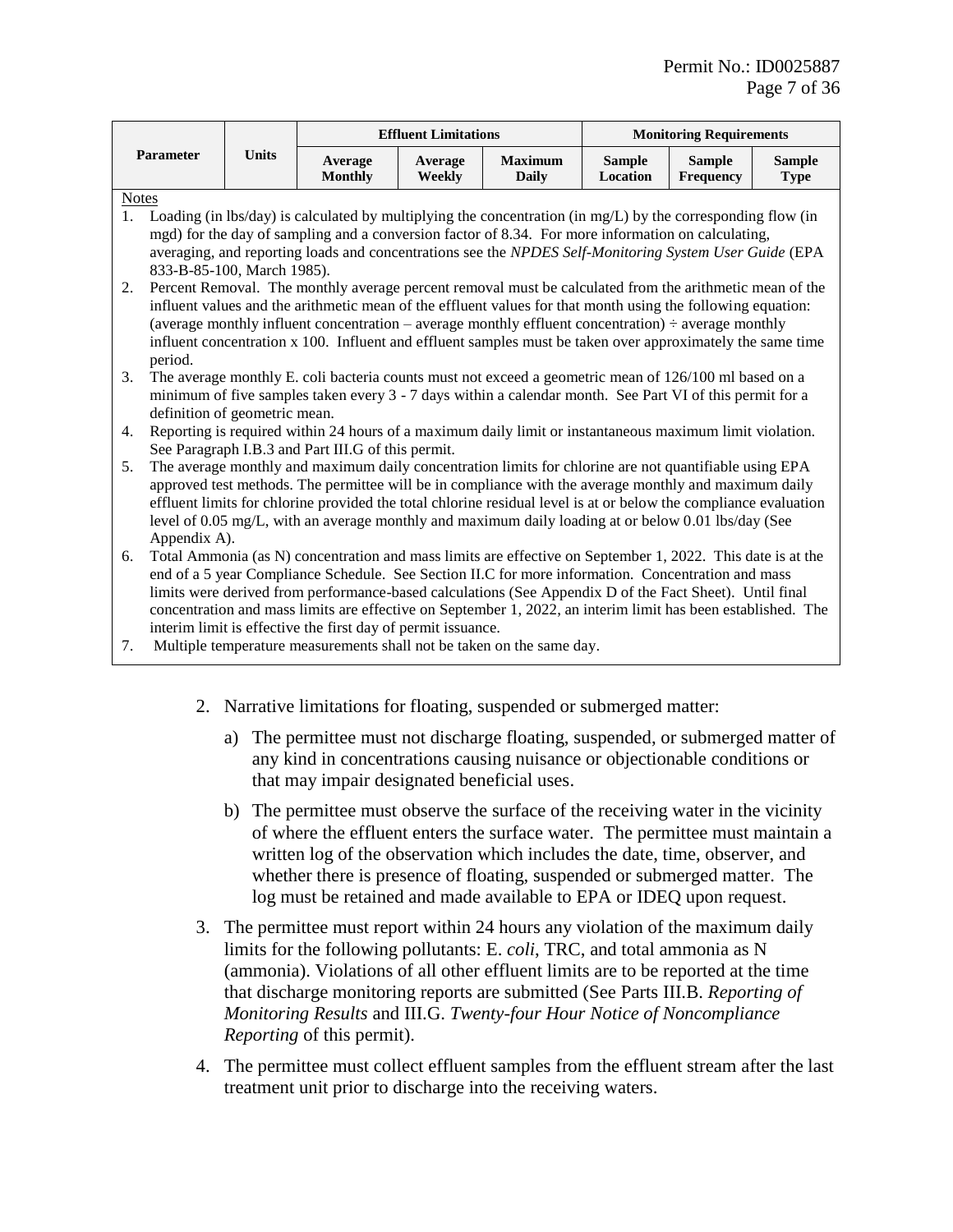- 5. For all effluent monitoring, the permittee must use sufficiently sensitive analytical methods which meet the following:
	- a) Parameters with an effluent limit. The method must achieve a minimum level (ML) less than the effluent limitation unless otherwise specified in Table 1.
	- b) Parameters that do not have effluent limitations.
		- (i) The permittee must use a method that detects and quantifies the level of the pollutant, or
		- (ii) The permittee must use a method that can achieve a maximum ML less than or equal to those specified in Appendix A*;*
	- c) For parameters that do not have an effluent limit, the permittee may request different MLs. The request must be in writing and must be approved by EPA.
	- d) See also Part [III.C](#page-15-0) *[Monitoring Procedures](#page-15-0)*
- 6. For purposes of reporting on the DMR for a single sample, if a value is less than the MDL, the permittee must report "less than {numeric value of the MDL}" and if a value is less than the ML, the permittee must report "less than {numeric value of the ML}."
- 7. For purposes of calculating monthly averages, zero may be assigned for values less than the MDL, and the {numeric value of the MDL} may be assigned for values between the MDL and the ML. If the average value is less than the MDL, the permittee must report "less than {numeric value of the MDL}" and if the average value is less than the ML, the permittee must report "less than {numeric value of the ML}." If a value is equal to or greater than the ML, the permittee must report and use the actual value. The resulting average value must be compared to the compliance level, the ML, in assessing compliance.

## <span id="page-7-0"></span>**C. Surface Water Monitoring**

The permittee must conduct surface water monitoring. Surface water monitoring must start beginning on the effective date of the permit and continue under an administratively extended permit. The program must meet the following requirements:

- 1. Monitoring stations must be established in the unnamed creek at the following locations:
	- a) Above the influence of the facility's discharge (upstream).
- 2. To the extent practicable, surface water sample collection must occur on the same day as effluent sample collection.
- 3. The flow rate must be measured as near as practicable to the time that other ambient parameters are sampled.
- 4. Samples must be analyzed for the parameters listed in Table 2*.*
- 5. For all surface water monitoring, the permittee must use sufficiently sensitive analytical methods which meet the following: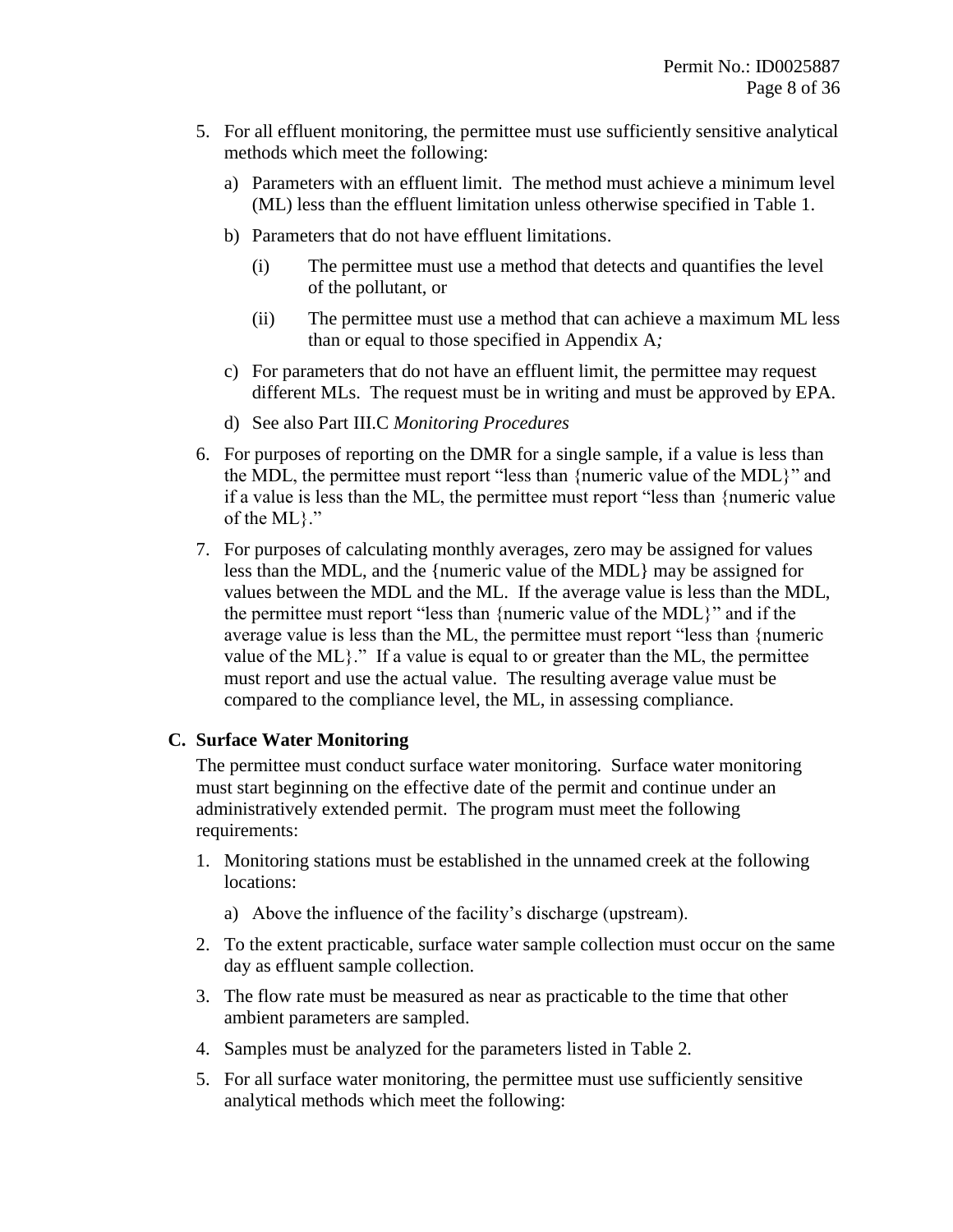- a) The method must detect and quantify the level of the pollutant, or
- b) The permittee must use a method that can achieve MLs less than or equal to those specified in Appendix A. The permittee may request different MLs. The request must be in writing and must be approved by EPA.

| <b>Parameter</b>        | $\mathbf{\sigma}$<br><b>Units</b> | <b>Frequency</b> | <b>Sample Type</b> | <b>Sample Location</b> |
|-------------------------|-----------------------------------|------------------|--------------------|------------------------|
| Flow                    | cfs                               | $1$ /quarter     | Grab               | Upstream               |
| Dissolved Oxygen        | mg/L                              | $1$ /quarter     | Grab               | Upstream               |
| Total Ammonia as N      | mg/L                              | $1$ /quarter     | Grab               | Upstream               |
| <b>Total Phosphorus</b> | mg/L                              | $1$ /quarter     | Grab               | Upstream               |
| Temperature             | $\rm ^{o}C$                       | $1$ /quarter     | Grab               | Upstream               |
| pH                      | standard units                    | $1$ /quarter     | Grab               | Upstream               |
| - -                     |                                   |                  |                    |                        |

<span id="page-8-1"></span>**Table 2: Surface Water Monitoring Requirements**

Notes:

1. For quarterly monitoring frequency, quarters are defined as: January 1 to Mach 31; April 1 to June 30; July 1 to September 30; and, October 1 to December 31.

- 6. Quality assurance/quality control (QA/QC) plans for all the monitoring must be documented in the Quality Assurance Plan required under Part [II.B.](#page-9-0)
- 7. Submission of SW Monitoring
	- a) The permittee must submit all surface water monitoring results for the previous calendar year for all parameters in an annual report to EPA and IDEQ by January  $31<sup>st</sup>$  of the following year and with the application (see Part [V.B](#page-23-0) of this permit, *[Duty to Reapply](#page-23-0)*). The file must be in the format of one analytical result per row and include the following information: name and contact information of laboratory, sample identification number, sample location in latitude and longitude (decimal degrees format), method of location determination (i.e., GPS, survey etc.), date and time of sample collection, water quality parameter (or characteristic being measured), analysis result, result units, detection limit and definition (i.e., MDL etc.), analytical method, date completed, and any applicable notes.

## <span id="page-8-0"></span>**II. Special Conditions**

#### **A. Operation and Maintenance Plan**

In addition to the requirements specified in Part [IV.E,](#page-20-0) *[Proper Operation and](#page-20-0)  [Maintenance](#page-20-0)*, by 180 days of the effective date of this permit, the permittee must submit written notice to EPA and IDEQ that an operations and maintenance (O&M) plan for the current wastewater treatment facility has been developed and implemented. The plan must be retained on site and made available to EPA and/or IDEQ upon request. Any changes occurring in the operation of the plant must be reflected within the O&M plan.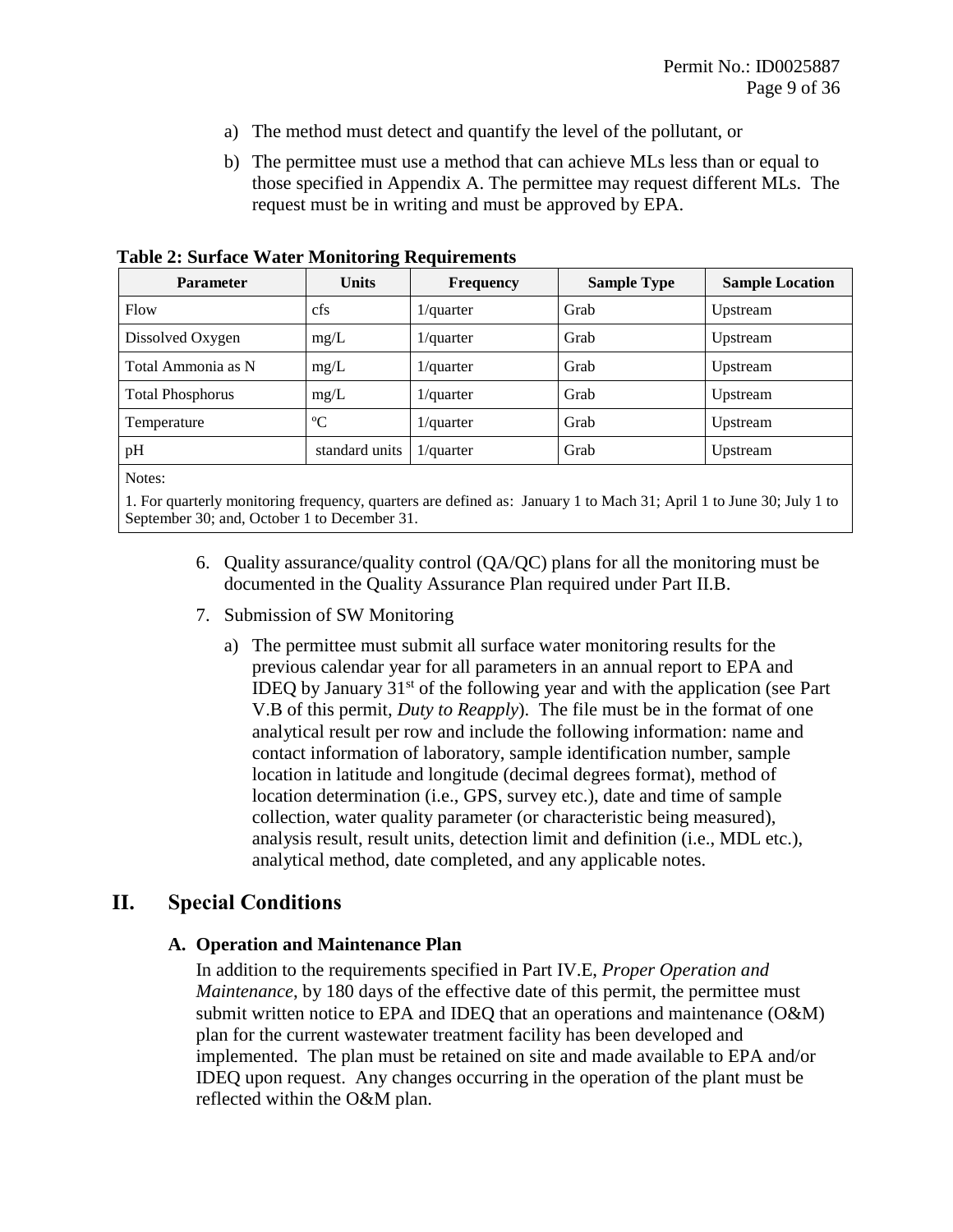#### <span id="page-9-0"></span>**B. Quality Assurance Plan (QAP)**

The permittee must develop a quality assurance plan (QAP) for all monitoring required by this permit. Within 180 days of the effective date of this permit, the permittee must submit written notice to EPA and IDEQ that the Plan has been developed and implemented. Any existing QAPs may be modified for compliance with this section. $<sup>1</sup>$ </sup>

- 8. The QAP must be designed to assist in planning for the collection and analysis of effluent and receiving water samples in support of the permit and in explaining data anomalies when they occur.
- 9. Throughout all sample collection and analysis activities, the permittee must use the EPA-approved QA/QC and chain-of-custody procedures described in *EPA*  Requirements for Quality Assurance Project Plans (EPA/QA/R-5)<sup>1</sup> and *Guidance* for Quality Assurance Project Plans (EPA/QA/G-5)<sup>2</sup>. The QAP must be prepared in the format that is specified in these documents.
- 10. At a minimum, the QAP must include the following:
	- a) Details on the number of samples, type of sample containers, preservation of samples, holding times, analytical methods, analytical detection and quantitation limits for each target compound, type and number of quality assurance field samples, precision and accuracy requirements, sample preparation requirements, sample shipping methods, and laboratory data delivery requirements.
	- b) Map(s) indicating the location of each sampling point.
	- c) Qualification and training of personnel.
	- d) Name(s), address(es) and telephone number(s) of the laboratories used by or proposed to be used by the permittee.
- 11. The permittee must amend the QAP whenever there is a modification in sample collection, sample analysis, or other procedure addressed by the QAP.
- 12. Copies of the QAP must be retained on site and made available to EPA and/or IDEQ upon request.

## **C. Ammonia Schedule of Compliance**

- 1. The permittee must achieve compliance with the ammonia limitations of Part I.B, Table 1. *Effluent Limitations and Monitoring Requirements*, by five years from September 1, 2017.
- 2. Until compliance with the effluent limits is achieved, at a minimum, the permittee must complete the tasks and reports listed in Table 3.

 $\overline{a}$ 

<sup>1</sup>http://www.epa.gov/quality/qs-docs/r5-final.pdf

<sup>1</sup> http://www.epa.gov/quality/qs-docs/g5-final.pdf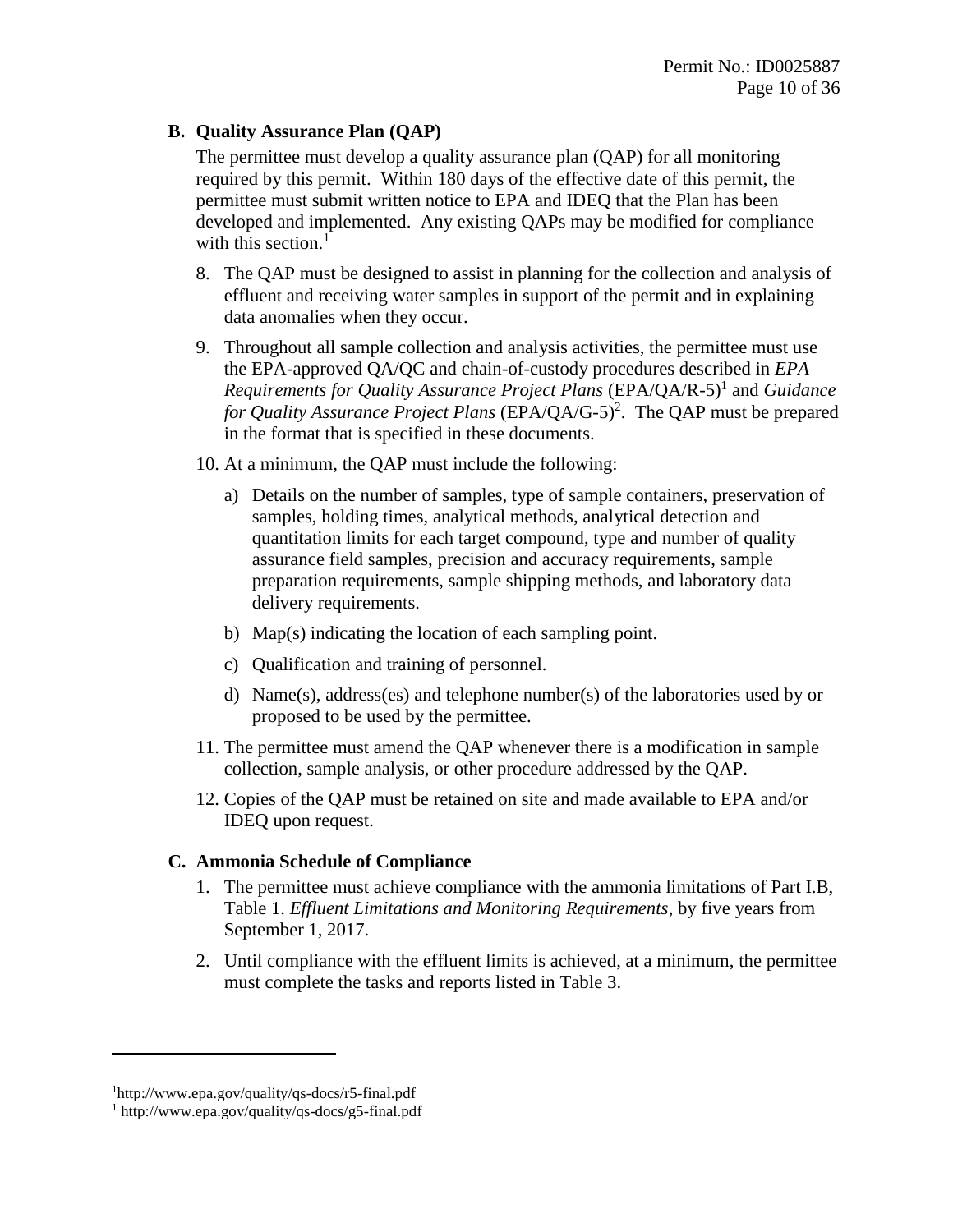3. All deliverables listed under Table 3 must be submitted to IDEQ for IDEQ approval with copies of the deliverables and approvals sent to US EPA Region 10.

| Original to: | Idaho Department of Environmental Quality<br><b>Lewiston Regional Office</b><br>1118 "F" St.<br>Lewiston, ID 83501                      |
|--------------|-----------------------------------------------------------------------------------------------------------------------------------------|
| Copy to:     | US EPA Region 10<br><b>Attn: NPDES Permits Unit</b><br>1200 Sixth Avenue, Suite 900<br><b>OWW-191</b><br>Seattle, Washington 98101-3140 |

<span id="page-10-0"></span>**Table 3: Tasks Required Under the Schedule of Compliance for Ammonia**

| <b>Task</b><br>No. | Due By                                                             | <b>Task Activity</b>                                                                                                                                                                                                                                                                                                                             |
|--------------------|--------------------------------------------------------------------|--------------------------------------------------------------------------------------------------------------------------------------------------------------------------------------------------------------------------------------------------------------------------------------------------------------------------------------------------|
| 1                  | 1 year from<br>Permit effective<br>date<br>(September 1,<br>2018)  | <b>Facility Plan.</b><br>The permittee must develop a facility plan that evaluates alternatives to meet the<br>final effluent limitations for ammonia and select a preferred alternative.<br>Deliverable: The permittee must provide written notice to EPA that the facility plan<br>has been submitted to the IDEQ for the necessary approvals. |
| $\overline{2}$     | 2 years from<br>Permit effective<br>date<br>(September 1,<br>2019) | Design Plan.<br>The permittee must complete design of the selected alternative for meeting the final<br>ammonia effluent limitations.<br>Deliverable: The permittee must submit the design plan to IDEQ for review and<br>approval and notify EPA that the design plan was submitted.                                                            |
| 3                  | 3 years from<br>Permit effective<br>date<br>(September 1,<br>2020) | <b>Award Bid for Construction.</b><br>Deliverable: The permittee must provide written notice to EPA and IDEQ that the<br>bid award is complete.                                                                                                                                                                                                  |
| 4                  | 4 years from<br>Permit effective<br>date<br>(September 1,<br>2021) | <b>Construction Complete.</b><br>The permittee must complete construction to achieve the ammonia effluent<br>limitations.<br>Deliverable: The permittee must submit a construction completion report to the<br>EPA and the IDEQ.                                                                                                                 |
| 5<br>Footnotes:    | 5 years from<br>Permit effective<br>date<br>(September 1,<br>2022) | <b>Meet Effluent Limitation for Ammonia.</b><br>Construction and optimization of process such that compliance with the ammonia<br>effluent limitations are achieved.<br>Deliverable: The permittee must provide written notice to the EPA and the IDEQ<br>that the ammonia effluent limitations are achieved.                                    |

If compliance with the final ammonia effluent limits is achieved sooner than the listed deadlines, the permittee may submit the supporting documentation earlier than the dates listed above. The permittee must provide written notice to the EPA and the IDEQ that the ammonia effluent limitations are achieved.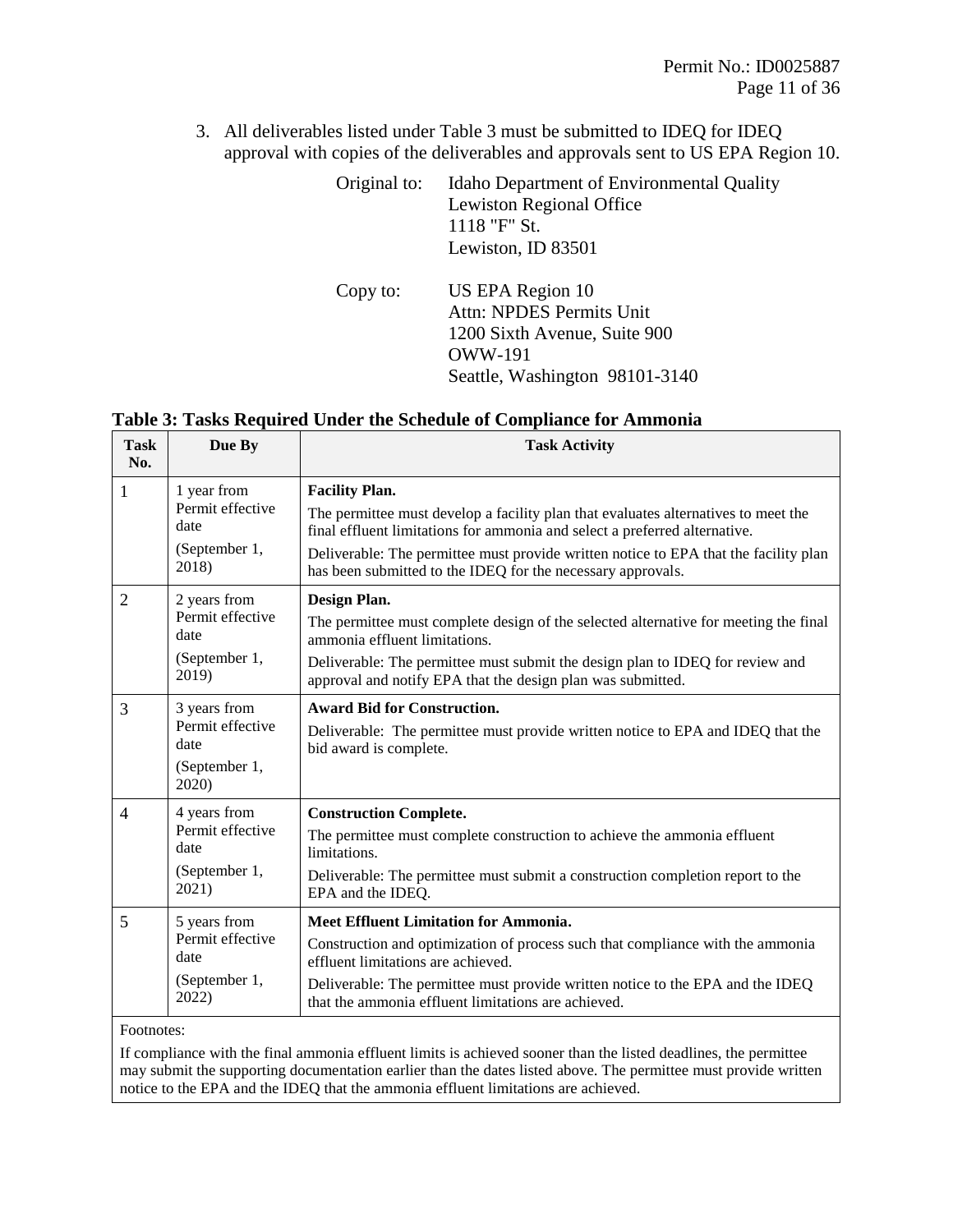- 4. The permittee must submit an Annual Report of Progress which outlines the progress made towards reaching the compliance date for the ammonia effluent limitations. The annual Report of Progress must be submitted by September 15th of each year. The first report is due September 15th, 2018 and annually thereafter, until compliance with the ammonia effluent limits is achieved. See also Part [III.K,](#page-18-0) *[Compliance Schedules](#page-18-0)*. At a minimum, the annual report must include:
	- a) An assessment of the previous year of ammonia data and comparison to the effluent limitations.
	- b) A report on progress made towards meeting the effluent limitations.
	- c) Further actions and milestones targeted for the upcoming year.

#### **D. Facility Planning Requirement**

1. Design Criteria. The maximum design flows and waste loads for the permitted facility are:

#### <span id="page-11-0"></span> **Table 4. Facility Planning**

| <b>Facility Design Criteria</b>                                                                                                                                                                                                | Value | Units   |  |
|--------------------------------------------------------------------------------------------------------------------------------------------------------------------------------------------------------------------------------|-------|---------|--|
| <b>Facility Design Flow</b>                                                                                                                                                                                                    | 0.026 | mgd     |  |
| Maximum Monthly Effluent BOD <sub>5</sub> Loading                                                                                                                                                                              | 8     | lbs/day |  |
| Maximum Monthly Effluent TSS Loading                                                                                                                                                                                           | 8     | lbs/day |  |
| Maximum monthly loading means the largest loading anticipated to occur during a<br>continuous 30-day period, expressed as a daily average (for $BOD5$ or TSS). The<br>maximum monthly flow is 85% of the facility design flow. |       |         |  |

- 2. Plan for maintaining adequate capacity
	- a) Condition to trigger plan development
		- (i) Each month, the Permittee must record the average daily flow, BOD5 loading, and TSS loading entering the facility for that month.
		- (ii) When the actual flow or waste loads for three consecutive months during a 12-month period exceed 85% of the facility planning values listed in Table 4, the permittee must develop a new or updated plan and schedule for continuing to maintain capacity and maintain compliance with effluent limits.
	- b) Submittal. The plan must be submitted to IDEQ within 18 months of exceeding the trigger.
	- c) Plan and schedule content. The plan and schedule must identify the actions necessary to maintain adequate capacity and to meet the limits and requirements of the permit. The Permittee must consider the following topics and actions in its plan: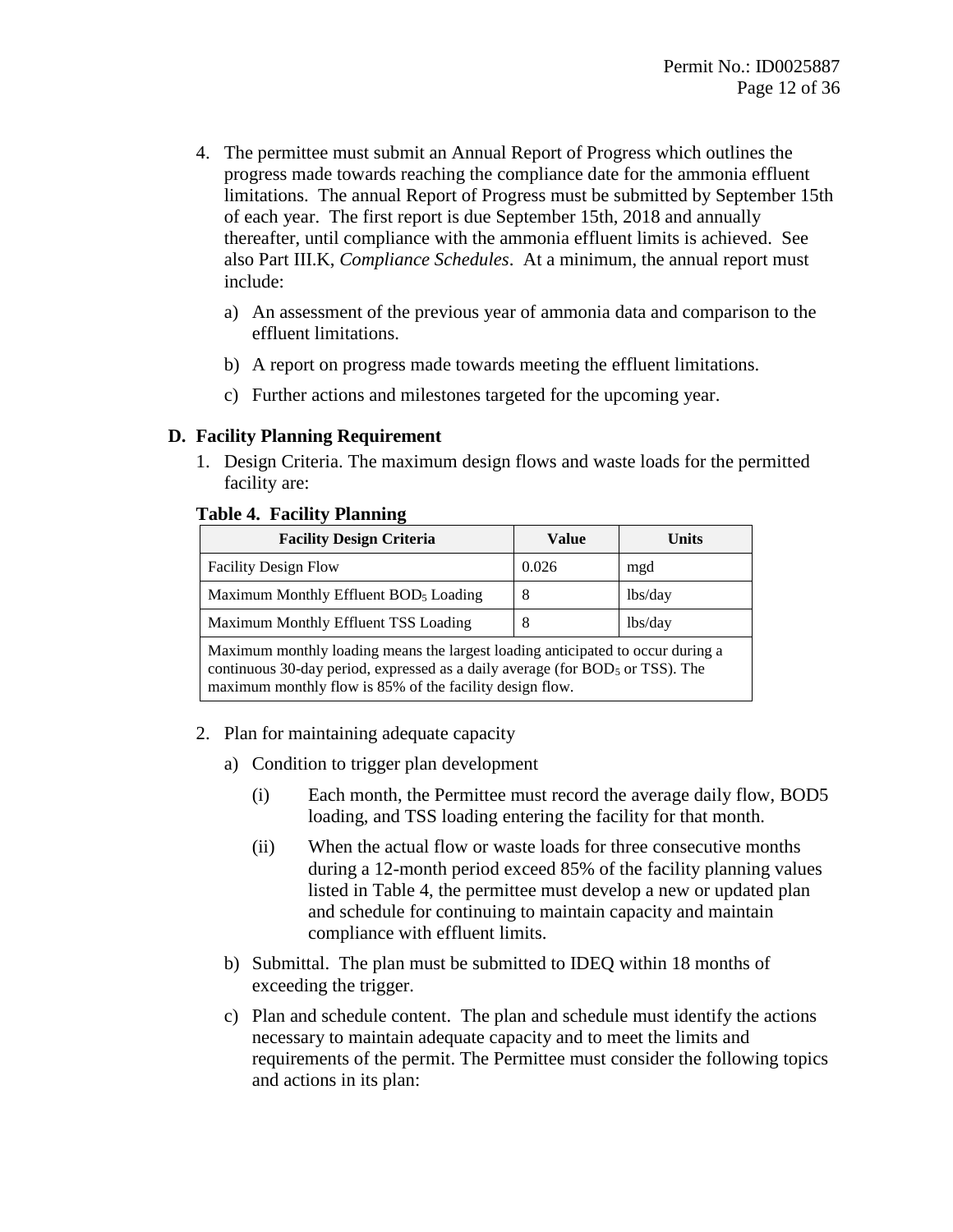- (i) Analysis of the present design and proposed process modifications
- (ii) Reduction or elimination of excessive infiltration and inflow of uncontaminated ground and surface water into the sewer system
- (iii) Limits on future sewer extensions or connections or additional waste loads
- (iv) Modification or expansion of facilities

#### **E. Industrial Waste Management**

- 1. The Permittee must not authorize the introduction of pollutants that would inhibit, interfere, or otherwise be incompatible with operation of the treatment works including interference with the use or disposal of municipal sludge.
- 2. The Permittee must not authorize, under any circumstances, the introduction of the following pollutants to the POTW from any source of nondomestic discharge:
	- a) Any pollutant which may cause Pass Through or Interference;
	- b) Pollutants which create a fire or explosion hazard in the POTW, including, but not limited to, waste streams with a closed cup flashpoint of less than  $60^{\circ}$  C  $(140^{\circ} \text{ F})$  using the test methods specified in 40 CFR 261.21;
	- c) Pollutants which will cause corrosive structural damage to the POTW, but in no case indirect discharges with a pH of lower than 5.0 s.u., unless the treatment facilities are specifically designed to accommodate such indirect discharges;
	- d) Solid or viscous pollutants in amounts which will cause obstruction to the flow in the POTW, or other interference with the operation of the POTW;
	- e) Any pollutant, including oxygen demanding pollutants (e.g.,  $BOD<sub>5</sub>$ ), released in an indirect discharge at a flow rate and/or pollutant concentration which will cause Interference with any treatment process at the POTW;
	- f) Heat in amounts which will inhibit biological activity in the POTW resulting in Interference, but in no case heat in such quantities that the temperature at the POTW treatment plant exceeds  $40^{\circ}$  C (104 $^{\circ}$  F) unless the Approval Authority, upon request of the POTW, approves alternate temperature limits;
	- g) Petroleum oil, nonbiodegradable cutting oil, or products of mineral oil origin in amounts that will cause Interference or Pass Through at the POTW;
	- h) Pollutants which result in the presence of toxic gases, vapors, or fumes within the POTW in a quantity that may cause acute worker health and safety problems;
	- i) Any trucked or hauled pollutants, except at discharge points designated by the POTW
	- j) Any specific pollutant which exceeds a local limitation established by the Permittee in accordance with the requirements of 40 CFR 403.5(c) and (d).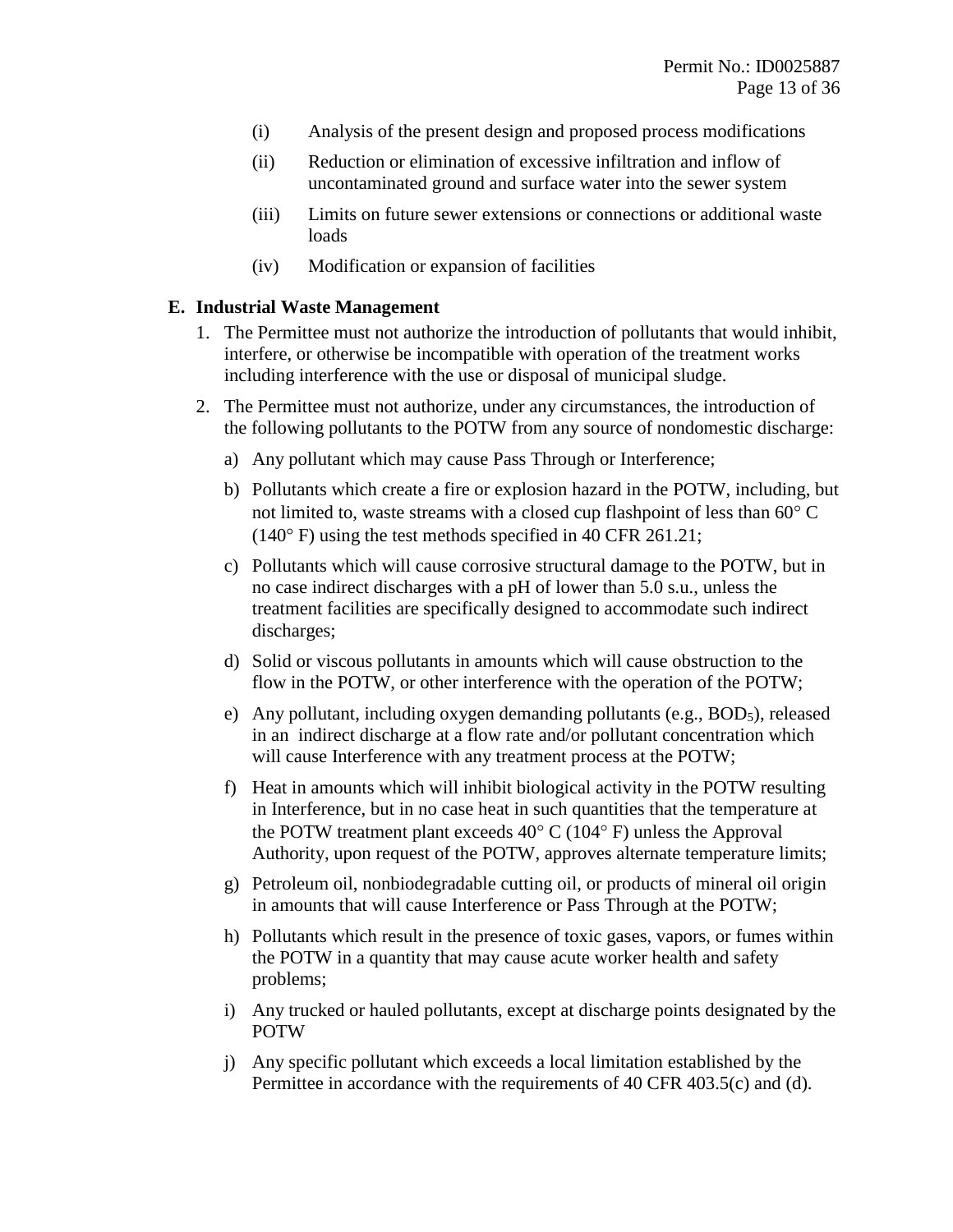- 3. The Permittee must develop and maintain a master list of the industrial users introducing pollutants to the POTW. Industrial user means any source of indirect discharge from a non-domestic source. This list must identify:
	- a) Names and addresses of all industrial users;
	- b) Which industrial users are significant industrial users (SIUs) (see Paragraph [5](#page-13-1) of this Part);
	- c) Which SIUs are subject to categorical Pretreatment Standards (see 40 CFR 405-471);
	- d) Which standards are applicable to each industrial user (if any);
	- e) Which industrial users are subject to local standards that are more stringent than the categorical Pretreatment Standards; and
	- f) Which industrial users are subject only to local requirements.
- 4. The Permittee must submit this list, along with a summary description of the sources and information gathering methods used to develop this list, to EPA within two years following the effective date of the NPDES permit.
- <span id="page-13-1"></span>5. For the purposes of this list development, the term SIU means:
	- a) All industrial users subject to Categorical Pretreatment Standards under 40 CFR 403.6 and 40 CFR chapter I, subchapter N; and
	- b) Any other industrial user that:
		- (i) discharges an average of 25,000 gallons per day or more of process wastewater to the POTW (excluding sanitary, noncontact cooling and boiler blowdown wastewater);
		- (ii) contributes a process waste stream which makes up 5 percent or more of the average dry weather hydraulic or organic capacity of the POTW treatment plant; or
		- (iii) is designated as such by EPA or the Permittee on the basis that the industrial user has a reasonable potential for adversely affecting the POTW's operation or for violation any Pretreatment Standard or requirement in accordance with 40 CFR 403.8(f)(6).

#### <span id="page-13-0"></span>**F. Emergency Response and Public Notification Plan**

- 1. The permittee must develop and implement an overflow emergency response and public notification plan that identifies measures to protect public health from overflows that may endanger health and unanticipated bypasses or upsets that exceed any effluent limitation in the permit. At a minimum the plan must include mechanisms to:
	- a) Ensure that the permittee is aware (to the greatest extent possible) of all overflows from portions of the collection system over which the permittee has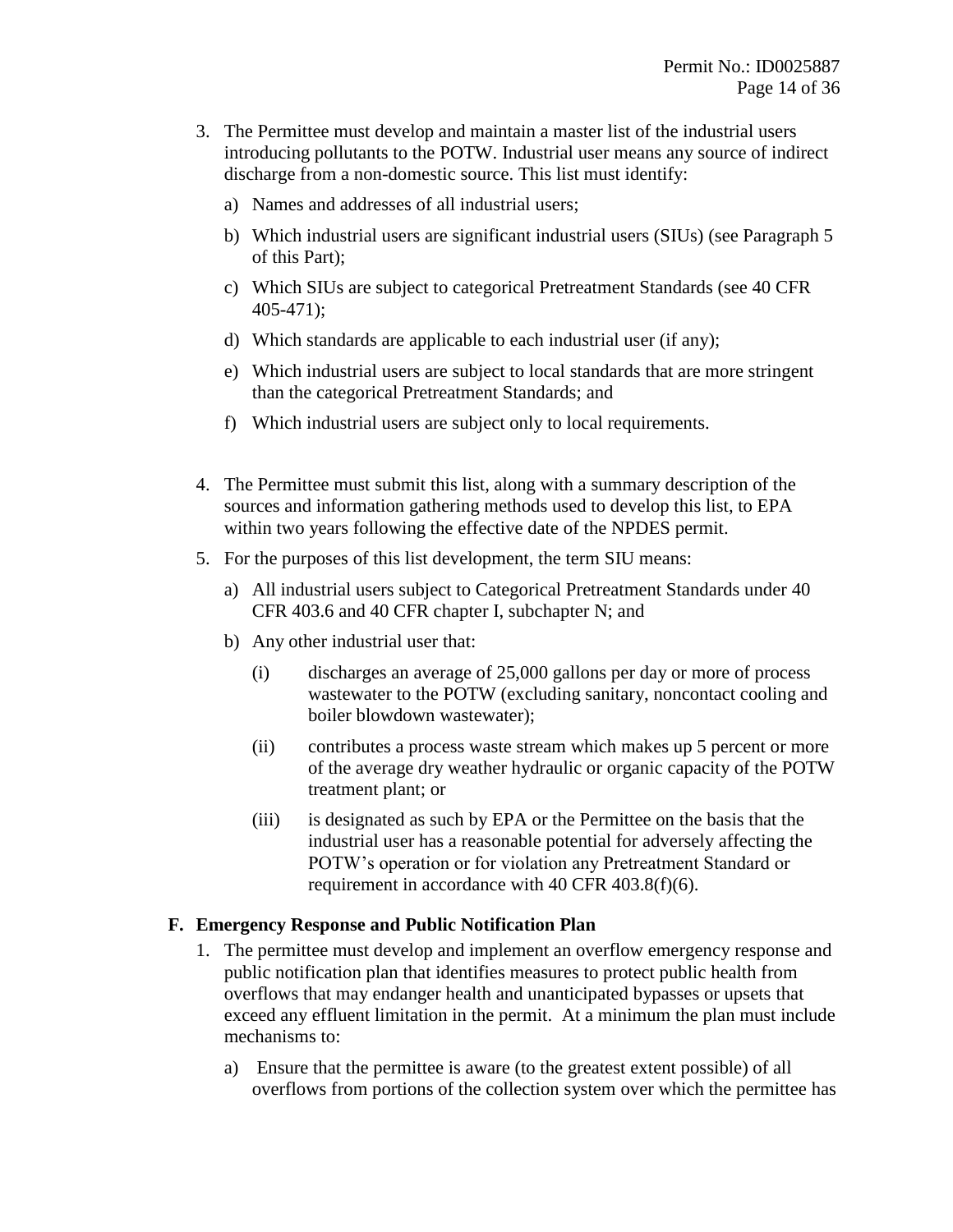ownership or operational control and unanticipated bypass or upset that exceed any effluent limitation in the permit;

- b) Ensure appropriate responses including assurance that reports of an overflow or of an unanticipated bypass or upset that exceed any effluent limitation in the permit are immediately dispatched to appropriate personnel for investigation and response;
- c) Ensure immediate notification to the public, health agencies, and other affected public entities (including public water systems). The overflow response plan must identify the public health and other officials who will receive immediate notification;
- d) Ensure that appropriate personnel are aware of and follow the plan and are appropriately trained; and
- e) Provide emergency operations.
- 2. The permittee must submit written notice to EPA and IDEQ that the plan has been developed and implemented within 180 days of the effective date of this permit. Any existing emergency response and public notification plan may be modified for compliance with this section.

## **III. Monitoring, Recording and Reporting Requirements**

#### **A. Representative Sampling (Routine and Non-Routine Discharges)**

Samples and measurements must be representative of the volume and nature of the monitored discharge.

In order to ensure that the effluent limits set forth in this permit are not violated at times other than when routine samples are taken, the permittee must collect additional samples at the appropriate outfall whenever any discharge occurs that may reasonably be expected to cause or contribute to a violation that is unlikely to be detected by a routine sample.

The permittee must analyze the additional samples for those parameters listed in Part [I.B](#page-4-0) of this permit that are likely to be affected by the discharge.

The permittee must collect such additional samples as soon as the spill, discharge, or bypassed effluent reaches the outfall. The samples must be analyzed in accordance with Part [III.C](#page-15-0) of this permit, *[Monitoring Procedures](#page-15-0)*. The permittee must report all additional monitoring in accordance with Part [III.D](#page-15-1) of this permit, *[Additional](#page-15-1)  [Monitoring by Permittee](#page-15-1)*.

#### <span id="page-14-0"></span>**B. Reporting of Monitoring Results**

The permittee must submit monitoring data and other reports electronically using NetDMR.

1. Monitoring data must be submitted electronically to EPA no later than the 20th of the month following the completed reporting period. All reports required under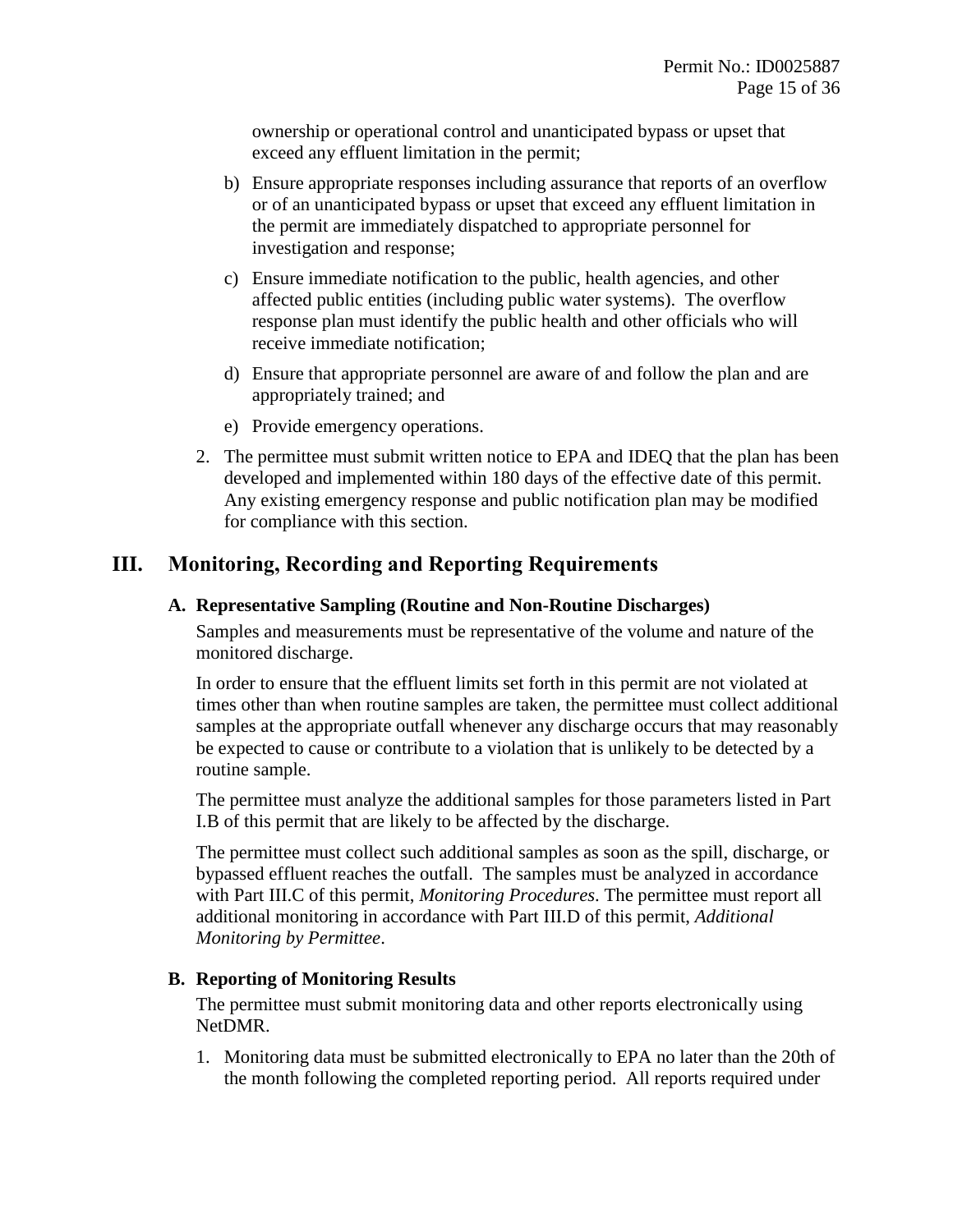this permit must be submitted to EPA as a legible electronic attachment to the DMR.

- 2. The permittee must sign and certify all DMRs, and all other reports, in accordance with the requirements of Part [V.E,](#page-23-1) of this permit [Signatory Requirements.](#page-23-1)
- 3. The permittee must submit copies of the DMRs and other reports to IDEQ*.*
- 4. The permittee may use NetDMR after requesting and receiving permission from US EPA Region 10. NetDMR is accessed from: https://netdmr.epa.gov/netdmr/public/home.htm

#### <span id="page-15-0"></span>**C. Monitoring Procedures**

Monitoring must be conducted according to test procedures approved under 40 CFR 136, unless another method is required under 40 CFR subchapters N or O, or other test procedures have been specified in this permit or approved by EPA as an alternate test procedure under 40 CFR 136.5.

#### <span id="page-15-1"></span>**D. Additional Monitoring by Permittee**

If the permittee monitors any pollutant more frequently than required by this permit, using test procedures approved under 40 CFR 136 or as specified in this permit, the permittee must include the results of this monitoring in the calculation and reporting of the data submitted in the DMR.

Upon request by EPA, the permittee must submit results of any other sampling, regardless of the test method used.

## **E. Records Contents**

Records of monitoring information must include:

- 1. the date, exact place, and time of sampling or measurements;
- 2. the name(s) of the individual(s) who performed the sampling or measurements;
- 3. the date(s) analyses were performed;
- 4. the names of the individual(s) who performed the analyses;
- 5. the analytical techniques or methods used; and
- 6. the results of such analyses.

## **F. Retention of Records**

The permittee must retain records of all monitoring information, including, all calibration and maintenance records and all original strip chart recordings for continuous monitoring instrumentation, copies of all reports required by this permit, copies of DMRs, a copy of the NPDES permit, and records of all data used to complete the application for this permit, for a period of at least five years from the date of the sample, measurement, report or application. This period may be extended by request of EPA or IDEQ at any time.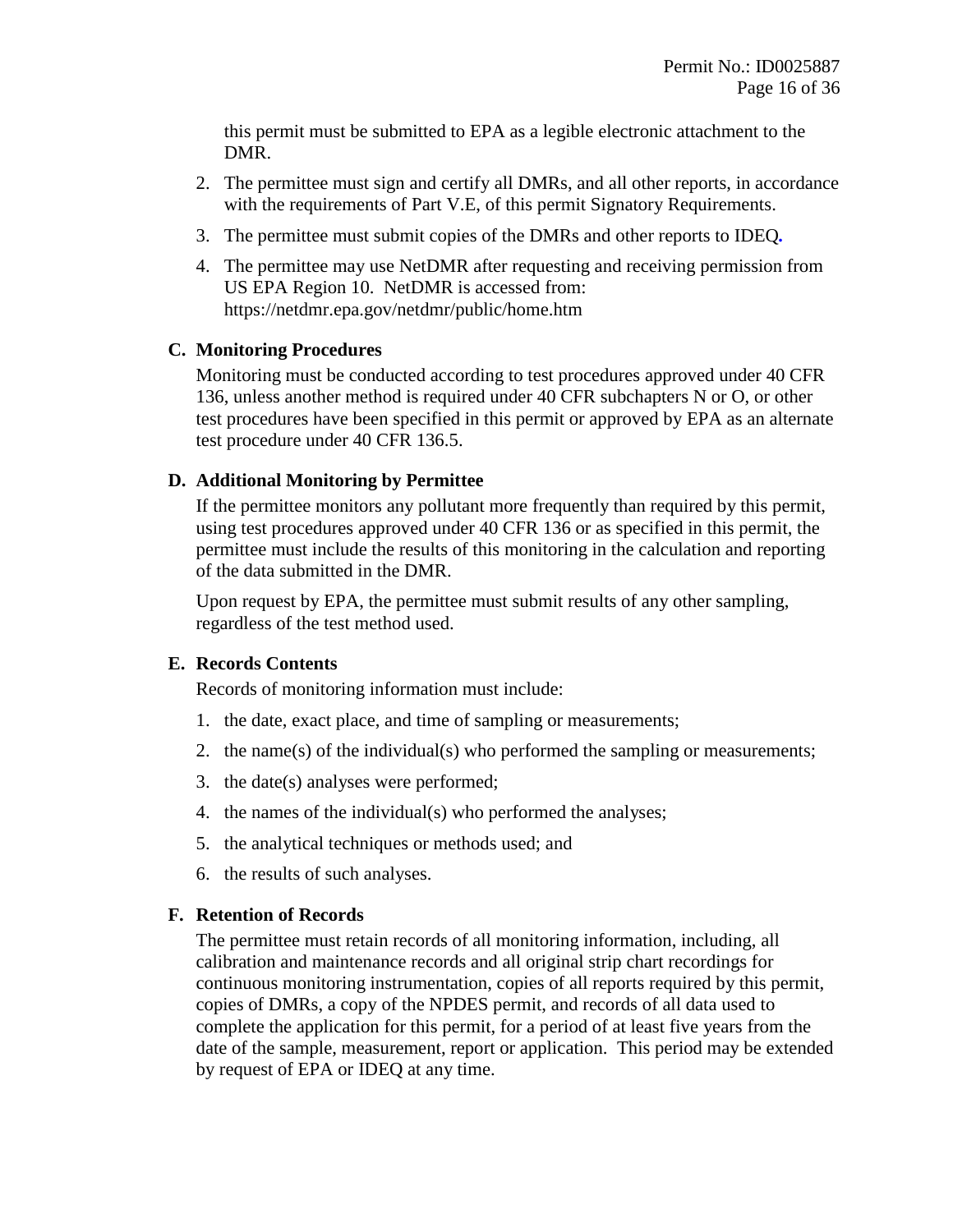#### <span id="page-16-0"></span>**G. Twenty-four Hour Notice of Noncompliance Reporting**

- <span id="page-16-1"></span>1. The permittee must report the following occurrences of noncompliance by telephone within 24 hours from the time the permittee becomes aware of the circumstances:
	- a) any noncompliance that may endanger health or the environment;
	- b) any unanticipated bypass that exceeds any effluent limitation in the permit (See Part [IV.F](#page-20-1) of this permit, *[Bypass of Treatment Facilities](#page-20-1)*);
	- c) any upset that exceeds any effluent limitation in the permit (See Part [IV.G](#page-21-0) of this permit, *[Upset Conditions](#page-21-0)*); or
	- d) any violation of a maximum daily discharge limitation for applicable pollutants identified by Part I.B.3. of this permit.
	- e) any overflow prior to the treatment works over which the permittee has ownership or has operational control. An overflow is any spill, release or diversion of municipal sewage including:
		- (i) an overflow that results in a discharge to waters of the United States; and
		- (ii) an overflow of wastewater, including a wastewater backup into a building (other than a backup caused solely by a blockage or other malfunction in a privately owned sewer or building lateral) that does not reach waters of the United States.
- <span id="page-16-2"></span>2. The permittee must also provide a written submission within five days of the time that the permittee becomes aware of any event required to be reported under Paragraph [1](#page-16-1) above. The written submission must contain:
	- a) a description of the noncompliance and its cause;
	- b) the period of noncompliance, including exact dates and times;
	- c) the estimated time noncompliance is expected to continue if it has not been corrected; and
	- d) steps taken or planned to reduce, eliminate, and prevent recurrence of the noncompliance.
	- e) if the noncompliance involves an overflow, the written submission must contain:
		- (i) The location of the overflow;
		- (ii) The receiving water (if there is one);
		- (iii) An estimate of the volume of the overflow;
		- (iv) A description of the sewer system component from which the release occurred (e.g., manhole, constructed overflow pipe, crack in pipe);
		- (v) The estimated date and time when the overflow began and stopped or will be stopped;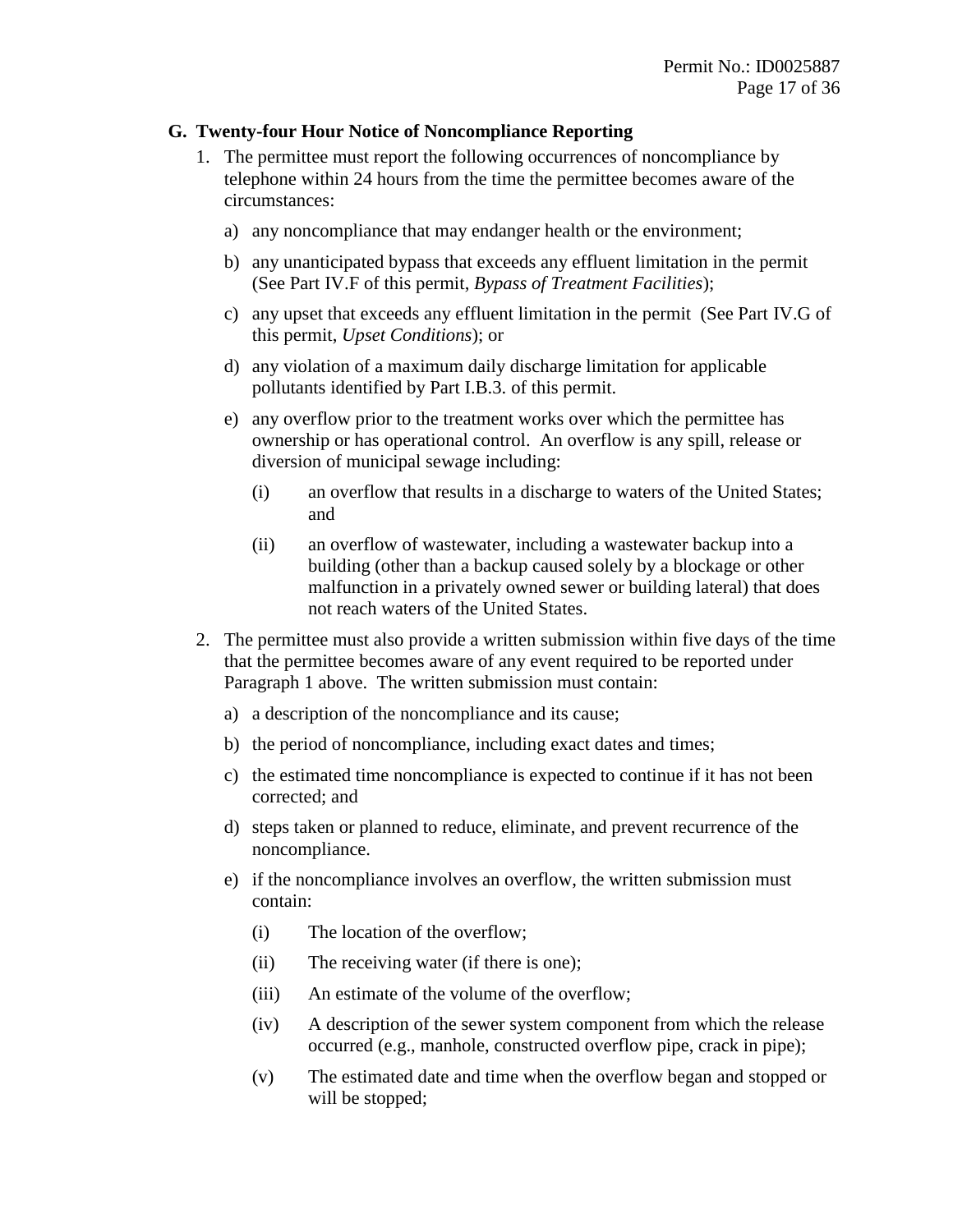- (vi) The cause or suspected cause of the overflow;
- (vii) Steps taken or planned to reduce, eliminate, and prevent reoccurrence of the overflow and a schedule of major milestones for those steps;
- (viii) An estimate of the number of persons who came into contact with wastewater from the overflow; and
- $(ix)$  Steps taken or planned to mitigate the impact(s) of the overflow and a schedule of major milestones for those steps.
- 3. The Director of the Office of Compliance and Enforcement may waive the written report on a case-by-case basis if the oral report has been received within 24 hours by the NPDES Compliance Hotline in Seattle, Washington, by telephone, (206) 553-1846.
- 1. Reports must be submitted in paper form. The permittee must sign and certify the report in accordance with the requirements of Part [V.E,](#page-23-1) of this permit *[Signatory](#page-23-1)  [Requirements.](#page-23-1)* The permittee must submit the legible originals of these documents to the Director, Office of Compliance and Enforcement, with copies to IDEQ at the following addresses:

| Original to: | US EPA Region 10                                                                                                          |
|--------------|---------------------------------------------------------------------------------------------------------------------------|
|              | Attn: ICIS Data Entry Team                                                                                                |
|              | 1200 Sixth Avenue, Suite 900                                                                                              |
|              | <b>OCE-101</b>                                                                                                            |
|              | Seattle, Washington 98101-3140                                                                                            |
| Copy to:     | <b>Idaho Department of Environmental Quality</b><br><b>Lewiston Regional Office</b><br>1118 "F" St.<br>Lewiston, ID 83501 |

#### **H. Other Noncompliance Reporting**

The permittee must report all instances of noncompliance, not required to be reported within 24 hours, at the time that monitoring reports for Part [III.B](#page-14-0) of this permit, *[Reporting of Monitoring Results](#page-14-0)* are submitted. The reports must contain the information listed in Paragraph [III.G.](#page-16-0)[2](#page-16-2) of this permit.

#### **I. Public Notification**

The permittee must immediately notify the public, health agencies and other affected entities (e.g., public water systems) of any overflow which the permittee owns or has operational control; or any unanticipated bypass or upset that exceeds any effluent limitation in the permit in accordance with the notification procedures developed in accordance with Part II.F of this permit.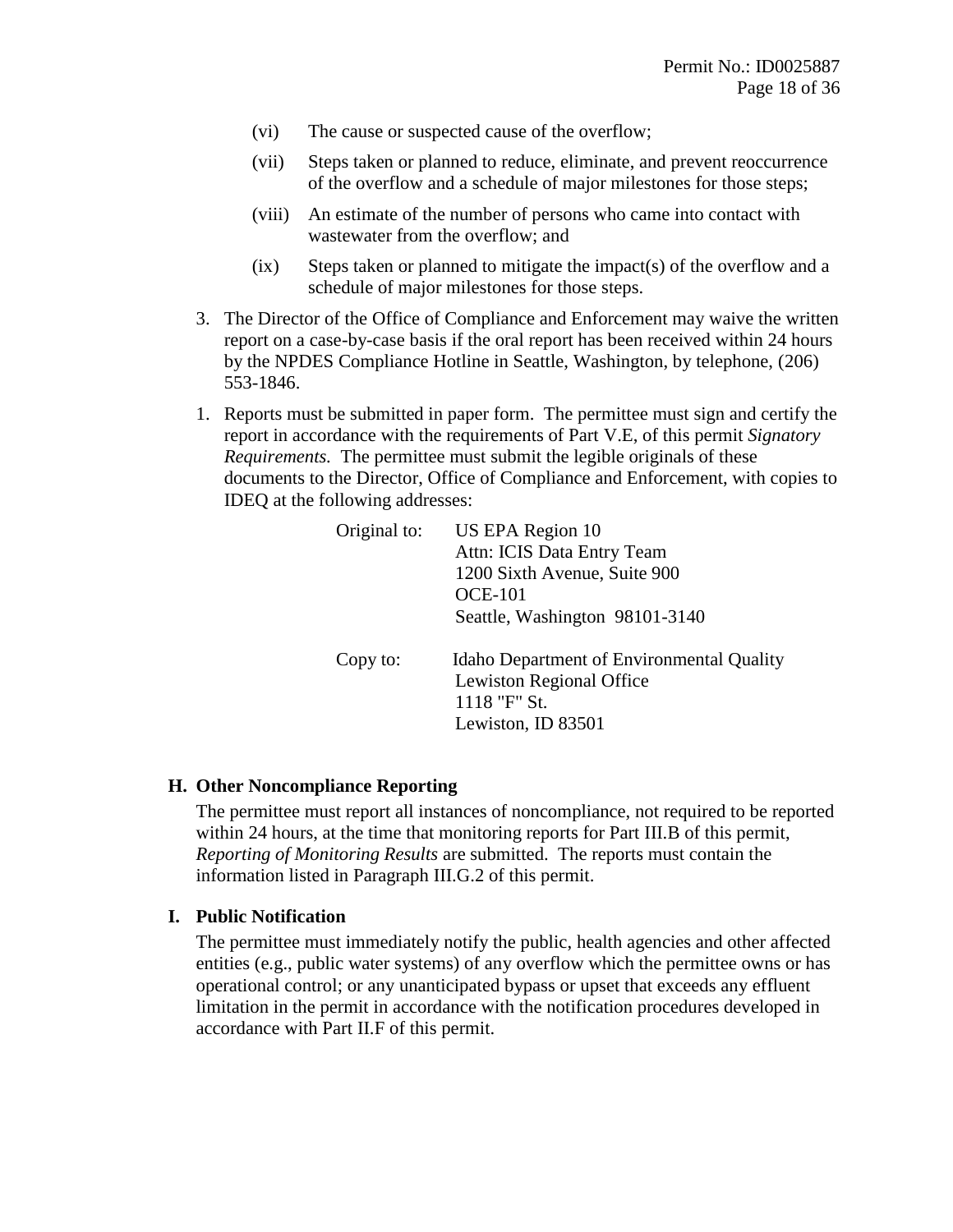#### <span id="page-18-1"></span>**J. Notice of New Introduction of Toxic Pollutants**

The permittee must notify the Director of the Office of Water and Watersheds and IDEQ in writing of:

- 1. Any new introduction of pollutants into the POTW from an indirect discharger which would be subject to Sections 301 or 306 of the Act if it were directly discharging those pollutants; and
- 2. Any substantial change in the volume or character of pollutants being introduced into the POTW by a source introducing pollutants into the POTW at the time of issuance of the permit.
- 3. For the purposes of this section, adequate notice must include information on:
	- a) The quality and quantity of effluent to be introduced into the POTW, and
	- b) Any anticipated impact of the change on the quantity or quality of effluent to be discharged from the POTW.
- <span id="page-18-2"></span>4. The permittee must notify the Director of the Office of Water and Watersheds at the following address:

US EPA Region 10 Attn: NPDES Permits Unit Manager  $1200$  6<sup>th</sup> Avenue Suite 900 OWW-191 Seattle, WA 98101-3140

## <span id="page-18-0"></span>**K. Compliance Schedules**

Reports of compliance or noncompliance with, or any progress reports on, interim and final requirements contained in any compliance schedule of this permit must be submitted no later than 14 days following each schedule date.

## **IV. Compliance Responsibilities**

## **A. Duty to Comply**

The permittee must comply with all conditions of this permit. Any permit noncompliance constitutes a violation of the Act and is grounds for enforcement action, for permit termination, revocation and reissuance, or modification, or for denial of a permit renewal application.

## **B. Penalties for Violations of Permit Conditions**

1. Civil and Administrative Penalties. Pursuant to 40 CFR Part 19 and the Act, any person who violates section 301, 302, 306, 307, 308, 318 or 405 of the Act, or any permit condition or limitation implementing any such sections in a permit issued under section 402, or any requirement imposed in a pretreatment program approved under sections  $402(a)(3)$  or  $402(b)(8)$  of the Act, is subject to a civil penalty not to exceed the maximum amounts authorized by Section 309(d) of the Act and the Federal Civil Penalties Inflation Adjustment Act (28 USC § 2461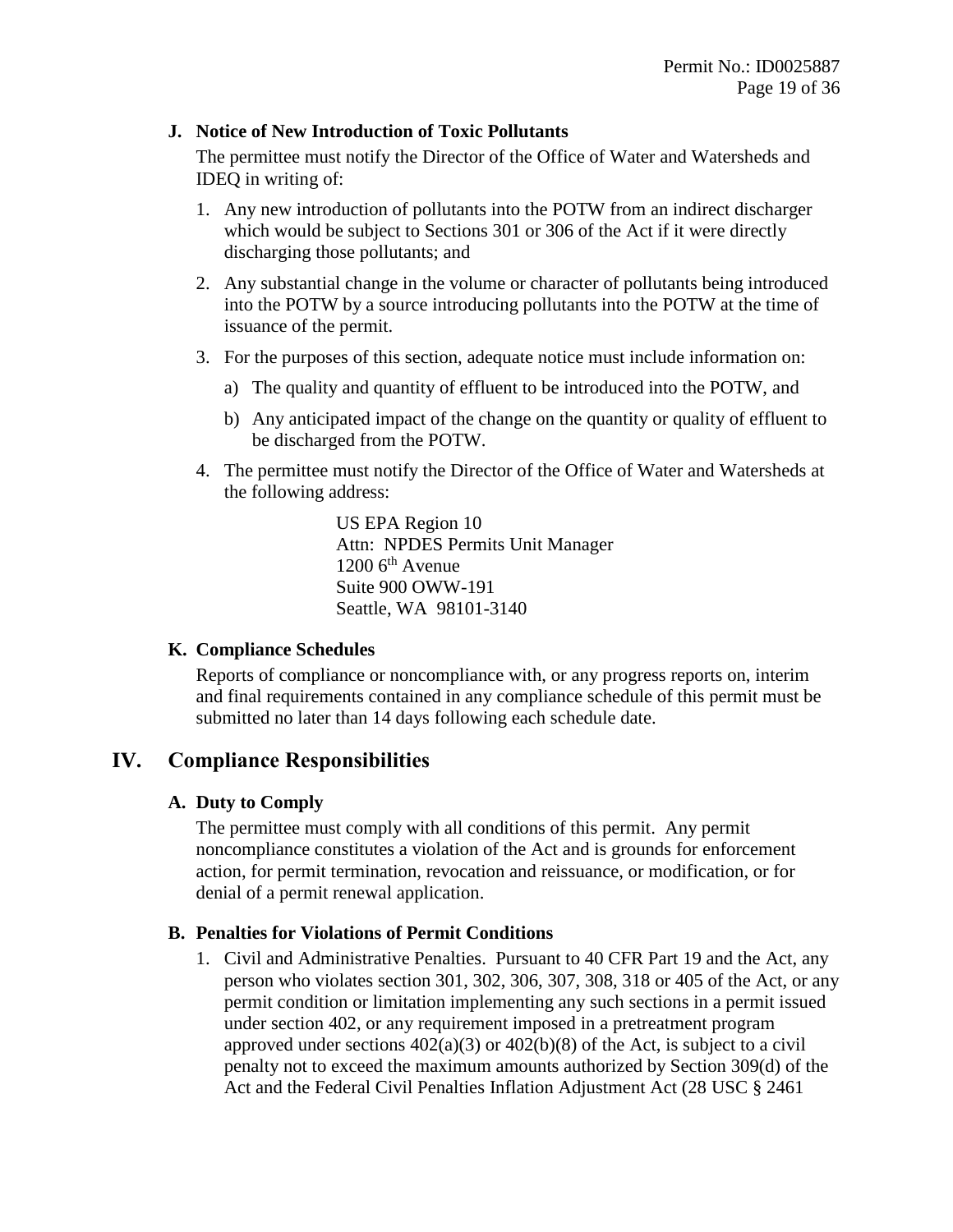note) as amended by the Debt Collection Improvement Act (31 USC § 3701 note) (currently \$37,500 per day for each violation).

- 2. Administrative Penalties. Any person may be assessed an administrative penalty by the Administrator for violating section 301, 302, 306, 307, 308, 318 or 405 of this Act, or any permit condition or limitation implementing any of such sections in a permit issued under section 402 of this Act. Pursuant to 40 CFR Part 19 and the Act, administrative penalties for Class I violations are not to exceed the maximum amounts authorized by Section  $309(g)(2)(A)$  of the Act and the Federal Civil Penalties Inflation Adjustment Act (28 USC § 2461 note) as amended by the Debt Collection Improvement Act (31 USC § 3701 note) (currently \$16,000 per violation, with the maximum amount of any Class I penalty assessed not to exceed \$37,500). Pursuant to 40 CFR Part 19 and the Act, penalties for Class II violations are not to exceed the maximum amounts authorized by Section  $309(g)(2)(B)$  of the Act and the Federal Civil Penalties Inflation Adjustment Act (28 USC § 2461 note) as amended by the Debt Collection Improvement Act (31 USC § 3701 note) (currently \$16,000 per day for each day during which the violation continues, with the maximum amount of any Class II penalty not to exceed \$187,500).
- 3. Criminal Penalties:
	- a) Negligent Violations. The Act provides that any person who negligently violates sections 301, 302, 306, 307, 308, 318, or 405 of the Act, or any condition or limitation implementing any of such sections in a permit issued under section 402 of the Act, or any requirement imposed in a pretreatment program approved under section  $402(a)(3)$  or  $402(b)(8)$  of the Act, is subject to criminal penalties of \$2,500 to \$25,000 per day of violation, or imprisonment of not more than 1 year, or both. In the case of a second or subsequent conviction for a negligent violation, a person shall be subject to criminal penalties of not more than \$50,000 per day of violation, or by imprisonment of not more than 2 years, or both.
	- b) Knowing Violations. Any person who knowingly violates such sections, or such conditions or limitations is subject to criminal penalties of \$5,000 to \$50,000 per day of violation, or imprisonment for not more than 3 years, or both. In the case of a second or subsequent conviction for a knowing violation, a person shall be subject to criminal penalties of not more than \$100,000 per day of violation, or imprisonment of not more than 6 years, or both.
	- c) Knowing Endangerment. Any person who knowingly violates section 301, 302, 303, 306, 307, 308, 318 or 405 of the Act, or any permit condition or limitation implementing any of such sections in a permit issued under section 402 of the Act, and who knows at that time that he thereby places another person in imminent danger of death or serious bodily injury, shall, upon conviction, be subject to a fine of not more than \$250,000 or imprisonment of not more than 15 years, or both. In the case of a second or subsequent conviction for a knowing endangerment violation, a person shall be subject to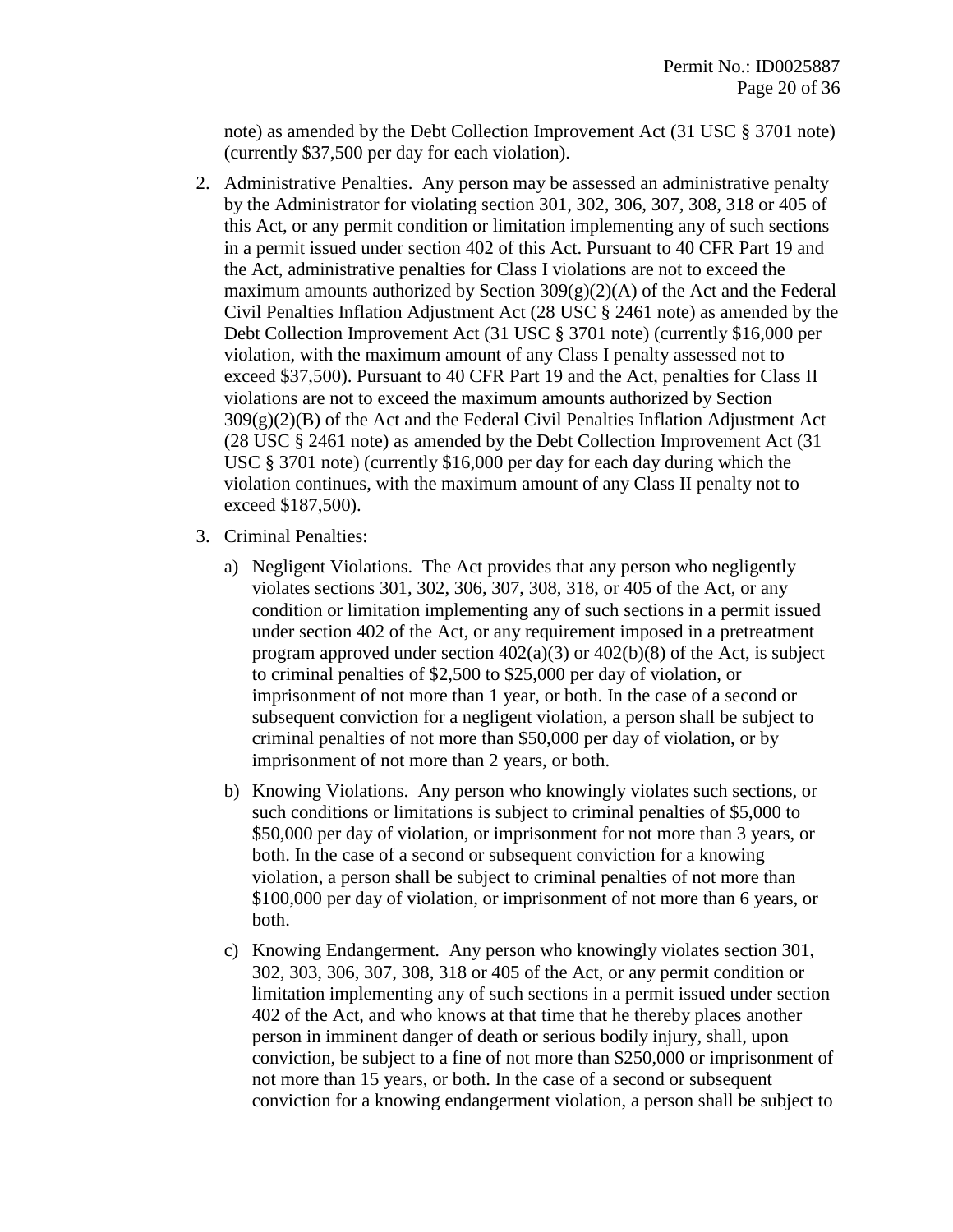a fine of not more than \$500,000 or by imprisonment of not more than 30 years, or both. An organization, as defined in section  $309(c)(3)(B)(iii)$  of the Act, shall, upon conviction of violating the imminent danger provision, be subject to a fine of not more than \$1,000,000 and can be fined up to \$2,000,000 for second or subsequent convictions.

d) False Statements. The Act provides that any person who falsifies, tampers with, or knowingly renders inaccurate any monitoring device or method required to be maintained under this permit shall, upon conviction, be punished by a fine of not more than \$10,000, or by imprisonment for not more than 2 years, or both. If a conviction of a person is for a violation committed after a first conviction of such person under this paragraph, punishment is a fine of not more than \$20,000 per day of violation, or by imprisonment of not more than 4 years, or both. The Act further provides that any person who knowingly makes any false statement, representation, or certification in any record or other document submitted or required to be maintained under this permit, including monitoring reports or reports of compliance or noncompliance shall, upon conviction, be punished by a fine of not more than \$10,000 per violation, or by imprisonment for not more than 6 months per violation, or by both.

#### **C. Need To Halt or Reduce Activity not a Defense**

It shall not be a defense for the permittee in an enforcement action that it would have been necessary to halt or reduce the permitted activity in order to maintain compliance with this permit.

#### <span id="page-20-2"></span>**D. Duty to Mitigate**

The permittee must take all reasonable steps to minimize or prevent any discharge in violation of this permit that has a reasonable likelihood of adversely affecting human health or the environment.

## <span id="page-20-0"></span>**E. Proper Operation and Maintenance**

The permittee must at all times properly operate and maintain all facilities and systems of treatment and control (and related appurtenances) which are installed or used by the permittee to achieve compliance with the conditions of this permit. Proper operation and maintenance also includes adequate laboratory controls and appropriate quality assurance procedures. This provision requires the operation of back-up or auxiliary facilities or similar systems which are installed by the permittee only when the operation is necessary to achieve compliance with the conditions of the permit.

#### <span id="page-20-1"></span>**F. Bypass of Treatment Facilities**

1. Bypass not exceeding limitations. The permittee may allow any bypass to occur that does not cause effluent limitations to be exceeded, but only if it also is for essential maintenance to assure efficient operation. These bypasses are not subject to the provisions of Paragraphs 2 and 3 of this Part.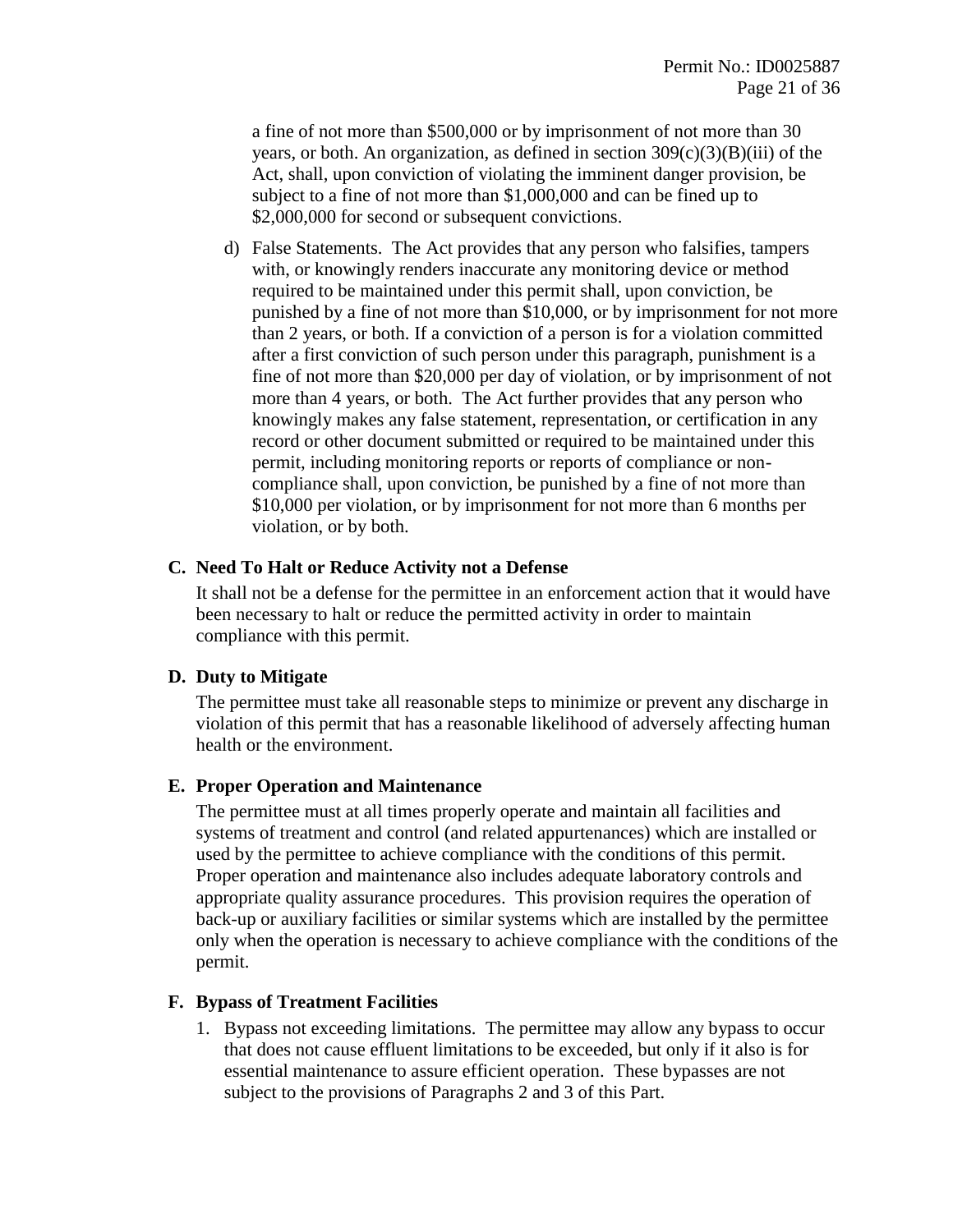- 2. Notice.
	- a) Anticipated bypass. If the permittee knows in advance of the need for a bypass, it must submit prior written notice, if possible at least 10 days before the date of the bypass.
	- b) Unanticipated bypass. The permittee must submit notice of an unanticipated bypass as required under Part [III.G](#page-16-0) of this permit, *[Twenty-four Hour Notice of](#page-16-0)  [Noncompliance Reporting](#page-16-0)*.
- 3. Prohibition of bypass.
	- a) Bypass is prohibited, and the Director of the Office of Compliance and Enforcement may take enforcement action against the permittee for a bypass, unless:
		- (i) The bypass was unavoidable to prevent loss of life, personal injury, or severe property damage;
		- (ii) There were no feasible alternatives to the bypass, such as the use of auxiliary treatment facilities, retention of untreated wastes, or maintenance during normal periods of equipment downtime. This condition is not satisfied if adequate back-up equipment should have been installed in the exercise of reasonable engineering judgment to prevent a bypass that occurred during normal periods of equipment downtime or preventive maintenance; and
		- (iii) The permittee submitted notices as required under Paragraph 2 of this Part.
	- b) The Director of the Office of Compliance and Enforcement may approve an anticipated bypass, after considering its adverse effects, if the Director determines that it will meet the three conditions listed above in Paragraph 3.a. of this Part.

## <span id="page-21-0"></span>**G. Upset Conditions**

- 1. Effect of an upset. An upset constitutes an affirmative defense to an action brought for noncompliance with such technology-based permit effluent limitations if the permittee meets the requirements of Paragraph 2 of this Part. No determination made during administrative review of claims that noncompliance was caused by upset, and before an action for noncompliance, is final administrative action subject to judicial review.
- 2. Conditions necessary for a demonstration of upset. To establish the affirmative defense of upset, the permittee must demonstrate, through properly signed, contemporaneous operating logs, or other relevant evidence that:
	- a) An upset occurred and that the permittee can identify the cause(s) of the upset;
	- b) The permitted facility was at the time being properly operated;
	- c) The permittee submitted notice of the upset as required under Part [III.G](#page-16-0) of this permit, *[Twenty-four Hour Notice of Noncompliance Reporting](#page-16-0)* and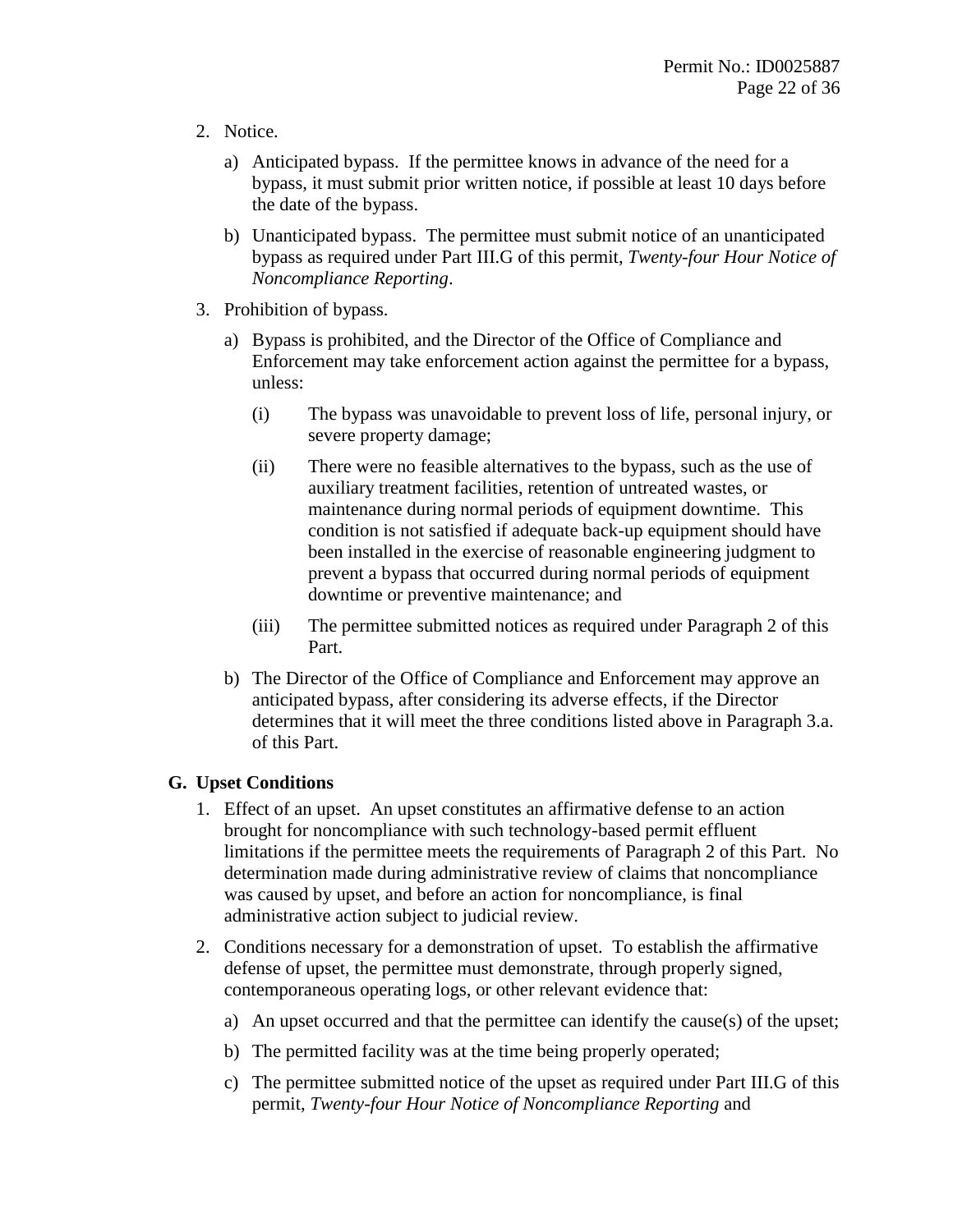- d) The permittee complied with any remedial measures required under Part [IV.D](#page-20-2) of this permit, *[Duty to Mitigate](#page-20-2)*.
- 3. Burden of proof. In any enforcement proceeding, the permittee seeking to establish the occurrence of an upset has the burden of proof.

#### **H. Toxic Pollutants**

The permittee must comply with effluent standards or prohibitions established under Section 307(a) and with standards for sewage sludge use or disposal established under section 405(d) of the Act for toxic pollutants within the time provided in the regulations that establish those standards or prohibitions, even if the permit has not yet been modified to incorporate the requirement.

#### **I. Planned Changes**

The permittee must give written notice to the Director of the Office of Water and Watersheds as specified in Paragraph [III.J](#page-18-1)[.4](#page-18-2) of this permit, and IDEQ as soon as possible of any planned physical alterations or additions to the permitted facility whenever:

- 1. The alteration or addition to a permitted facility may meet one of the criteria for determining whether a facility is a new source as determined in 40 CFR 122.29(b); or
- 2. The alteration or addition could significantly change the nature or increase the quantity of pollutants discharged. This notification applies to pollutants that are not subject to effluent limitations in this permit.
- 3. The alteration or addition results in a significant change in the permittee's sludge use or disposal practices, and such alteration, addition, or change may justify the application of permit conditions that are different from or absent in the existing permit, including notification of additional use or disposal sites not reported during the permit application process or not reported pursuant to an approved land application site.

## **J. Anticipated Noncompliance**

The permittee must give written advance notice to the Director of the Office of Compliance and Enforcement and IDEQ of any planned changes in the permitted facility or activity that may result in noncompliance with this permit.

## **K. Reopener**

This permit may be reopened to include any applicable standard for sewage sludge use or disposal promulgated under section 405(d) of the Act. The Director may modify or revoke and reissue the permit if the standard for sewage sludge use or disposal is more stringent than any requirements for sludge use or disposal in the permit, or controls a pollutant or practice not limited in the permit.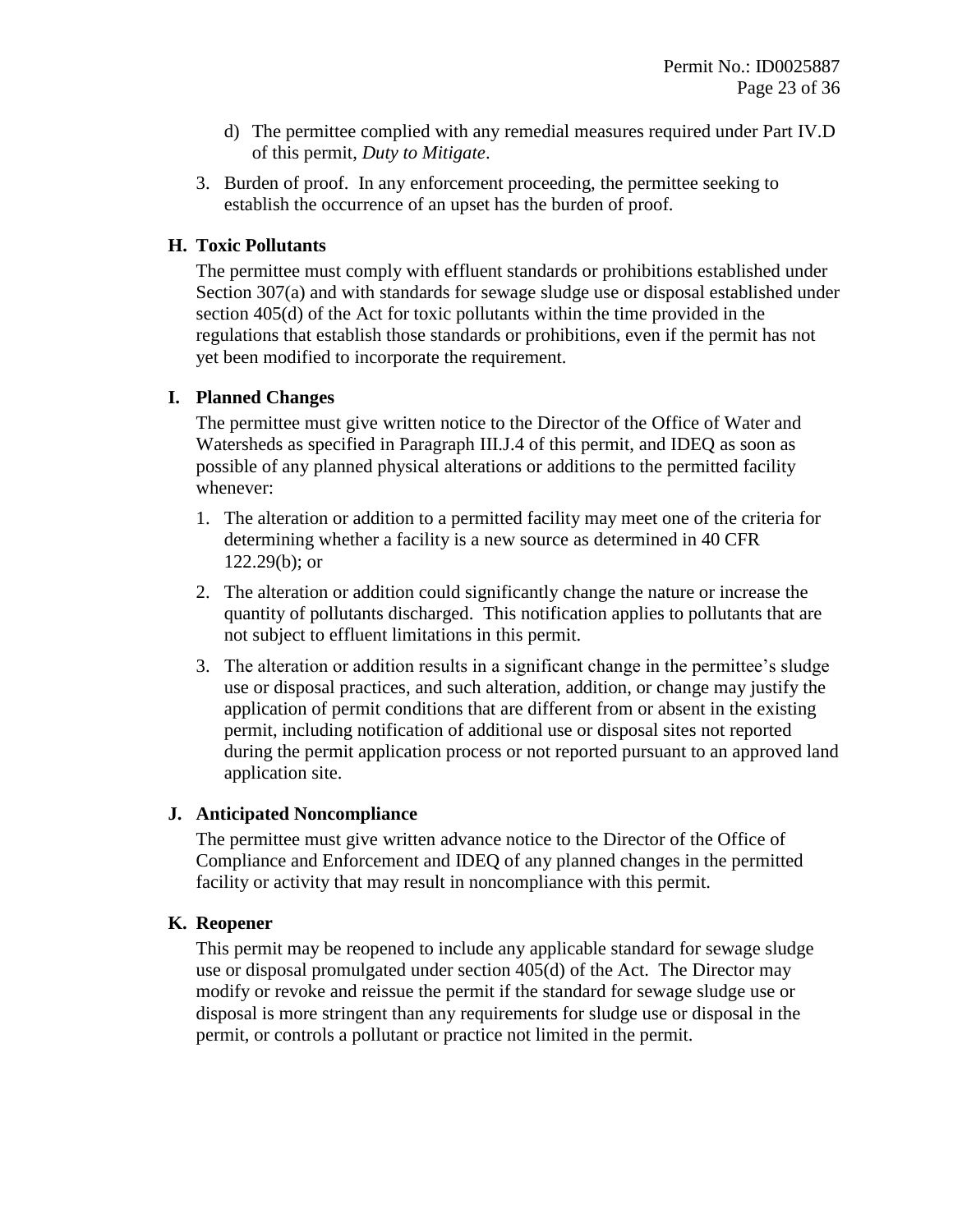## **V. General Provisions**

#### **A. Permit Actions**

This permit may be modified, revoked and reissued, or terminated for cause as specified in 40 CFR 122.62, 122.64, or 124.5. The filing of a request by the permittee for a permit modification, revocation and reissuance, termination, or a notification of planned changes or anticipated noncompliance does not stay any permit condition.

## <span id="page-23-0"></span>**B. Duty to Reapply**

If the permittee intends to continue an activity regulated by this permit after the expiration date of this permit, the permittee must apply for and obtain a new permit. In accordance with 40 CFR 122.21(d), and unless permission for the application to be submitted at a later date has been granted by the Regional Administrator, the permittee must submit a new application at least 180 days before the expiration date of this permit.

## **C. Duty to Provide Information**

The permittee must furnish to EPA and IDEQ*,* within the time specified in the request, any information that EPA or IDEQ may request to determine whether cause exists for modifying, revoking and reissuing, or terminating this permit, or to determine compliance with this permit. The permittee must also furnish to EPA or IDEQ, upon request, copies of records required to be kept by this permit.

## **D. Other Information**

When the permittee becomes aware that it failed to submit any relevant facts in a permit application, or that it submitted incorrect information in a permit application or any report to EPA or IDEQ*,* it must promptly submit the omitted facts or corrected information in writing.

## <span id="page-23-1"></span>**E. Signatory Requirements**

All applications, reports or information submitted to EPA and IDEQ must be signed and certified as follows.

- 1. All permit applications must be signed as follows:
	- a) For a corporation: by a responsible corporate officer.
	- b) For a partnership or sole proprietorship: by a general partner or the proprietor, respectively.
	- c) For a municipality, state, federal, Indian tribe, or other public agency: by either a principal executive officer or ranking elected official.
- <span id="page-23-2"></span>2. All reports required by the permit and other information requested by EPA or IDEQ must be signed by a person described above or by a duly authorized representative of that person. A person is a duly authorized representative only if:
	- a) The authorization is made in writing by a person described above;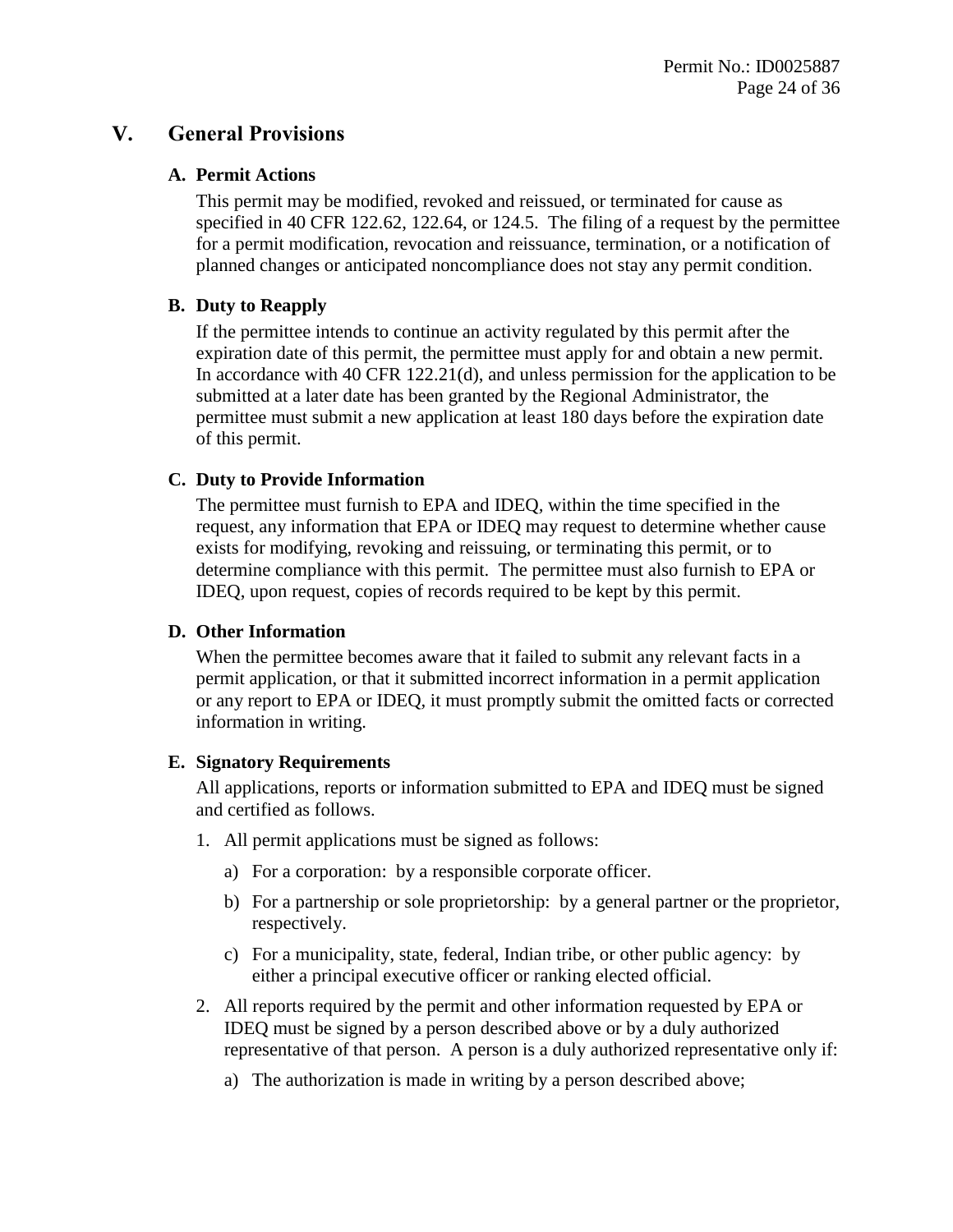- b) The authorization specifies either an individual or a position having responsibility for the overall operation of the regulated facility or activity, such as the position of plant manager, operator of a well or a well field, superintendent, position of equivalent responsibility, or an individual or position having overall responsibility for environmental matters for the company; and
- c) The written authorization is submitted to the Director of the Office of Compliance and Enforcement and IDEQ.
- 3. Changes to authorization. If an authorization under Paragraph [2](#page-23-2) of this Part is no longer accurate because a different individual or position has responsibility for the overall operation of the facility, a new authorization satisfying the requirements of Paragraph [2](#page-23-2) of this Part must be submitted to the Director of the Office of Compliance and Enforcement and IDEQ prior to or together with any reports, information, or applications to be signed by an authorized representative.
- 4. Certification. Any person signing a document under this Part must make the following certification:

"I certify under penalty of law that this document and all attachments were prepared under my direction or supervision in accordance with a system designed to assure that qualified personnel properly gather and evaluate the information submitted. Based on my inquiry of the person or persons who manage the system, or those persons directly responsible for gathering the information, the information submitted is, to the best of my knowledge and belief, true, accurate, and complete. I am aware that there are significant penalties for submitting false information, including the possibility of fine and imprisonment for knowing violations."

## **F. Availability of Reports**

In accordance with 40 CFR Part 2, information submitted to EPA pursuant to this permit may be claimed as confidential by the permittee. In accordance with the Act, permit applications, permits and effluent data are not considered confidential. Any confidentiality claim must be asserted at the time of submission by stamping the words "confidential business information" on each page containing such information. If no claim is made at the time of submission, EPA may make the information available to the public without further notice to the permittee. If a claim is asserted, the information will be treated in accordance with the procedures in 40 CFR 2, Subpart B (Public Information) and 41 Fed. Reg. 36902 through 36924 (September 1, 1976), as amended.

#### **G. Inspection and Entry**

The permittee must allow the Director of the Office of Compliance and Enforcement, EPA Region 10; IDEQ; or an authorized representative (including an authorized contractor acting as a representative of the Administrator), upon the presentation of credentials and other documents as may be required by law, to: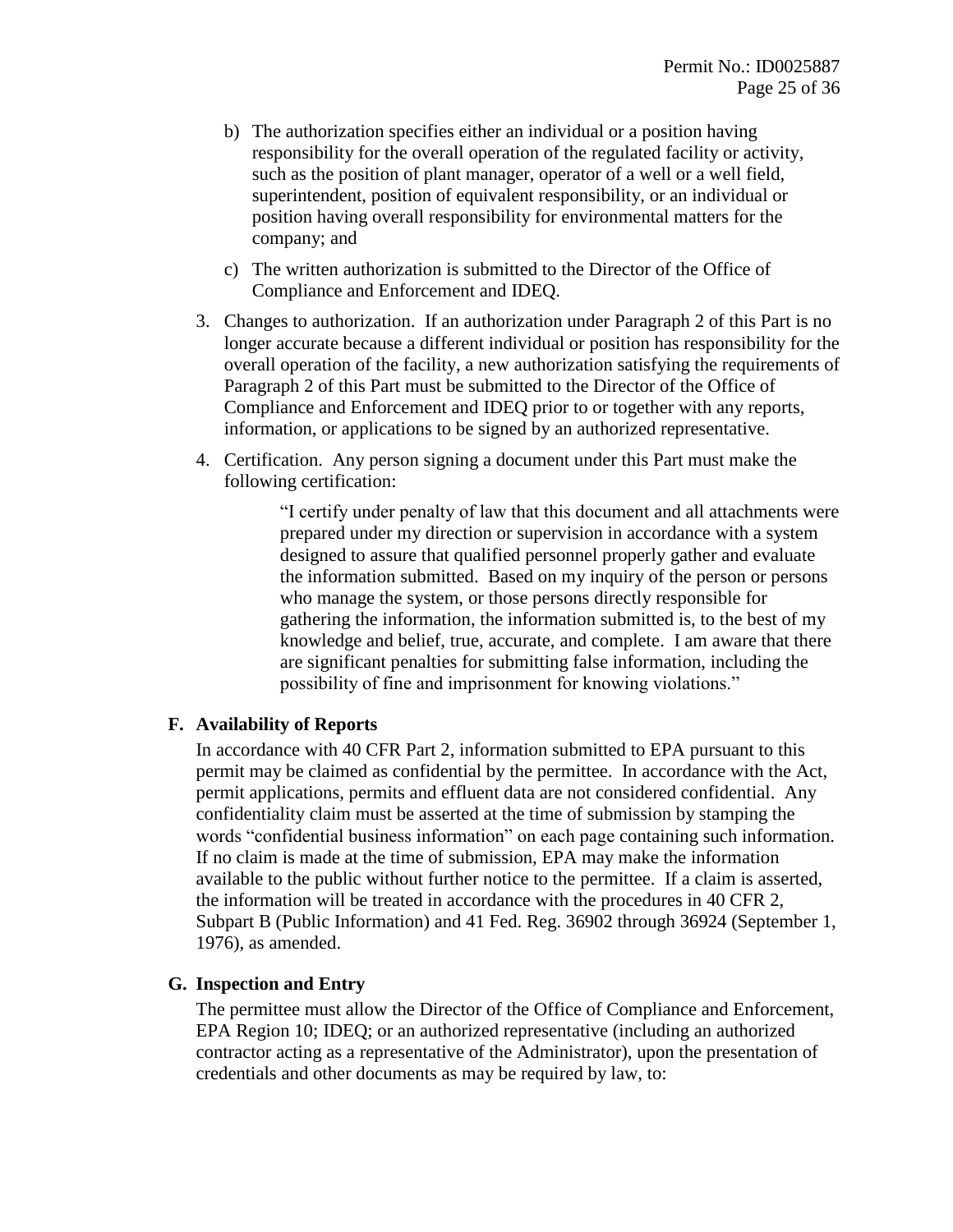- 1. Enter upon the permittee's premises where a regulated facility or activity is located or conducted, or where records must be kept under the conditions of this permit;
- 2. Have access to and copy, at reasonable times, any records that must be kept under the conditions of this permit;
- 3. Inspect at reasonable times any facilities, equipment (including monitoring and control equipment), practices, or operations regulated or required under this permit; and
- 4. Sample or monitor at reasonable times, for the purpose of assuring permit compliance or as otherwise authorized by the Act, any substances or parameters at any location.

## **H. Property Rights**

The issuance of this permit does not convey any property rights of any sort, or any exclusive privileges, nor does it authorize any injury to persons or property or invasion of other private rights, nor any infringement of federal, tribal, state or local laws or regulations.

## **I. Transfers**

This permit is not transferable to any person except after written notice to the Director of the Office of Water and Watersheds as specified in Part [III.J](#page-18-1)[.4.](#page-18-2) The Director may require modification or revocation and reissuance of the permit to change the name of the permittee and incorporate such other requirements as may be necessary under the Act. (*See* 40 CFR 122.61; in some cases, modification or revocation and reissuance is mandatory).

## **J. State Laws**

Nothing in this permit shall be construed to preclude the institution of any legal action or relieve the permittee from any responsibilities, liabilities, or penalties established pursuant to any applicable state law or regulation under authority preserved by Section 510 of the Act.

## **VI. Definitions**

- 1. "Act" means the Clean Water Act.
- 2. "Acute Toxic Unit" ("TUa") is a measure of acute toxicity. TUa is the reciprocal of the effluent concentration that causes 50 percent of the organisms to die by the end on the acute exposure period (i.e., 100/"LC50").
- 3. "ADEC" means Alaska Department of Environmental Conservation.
- 4. "Administrator" means the Administrator of the EPA, or an authorized representative.
- 5. Approval Authority means the Administrator of the EPA, or an authorized representative.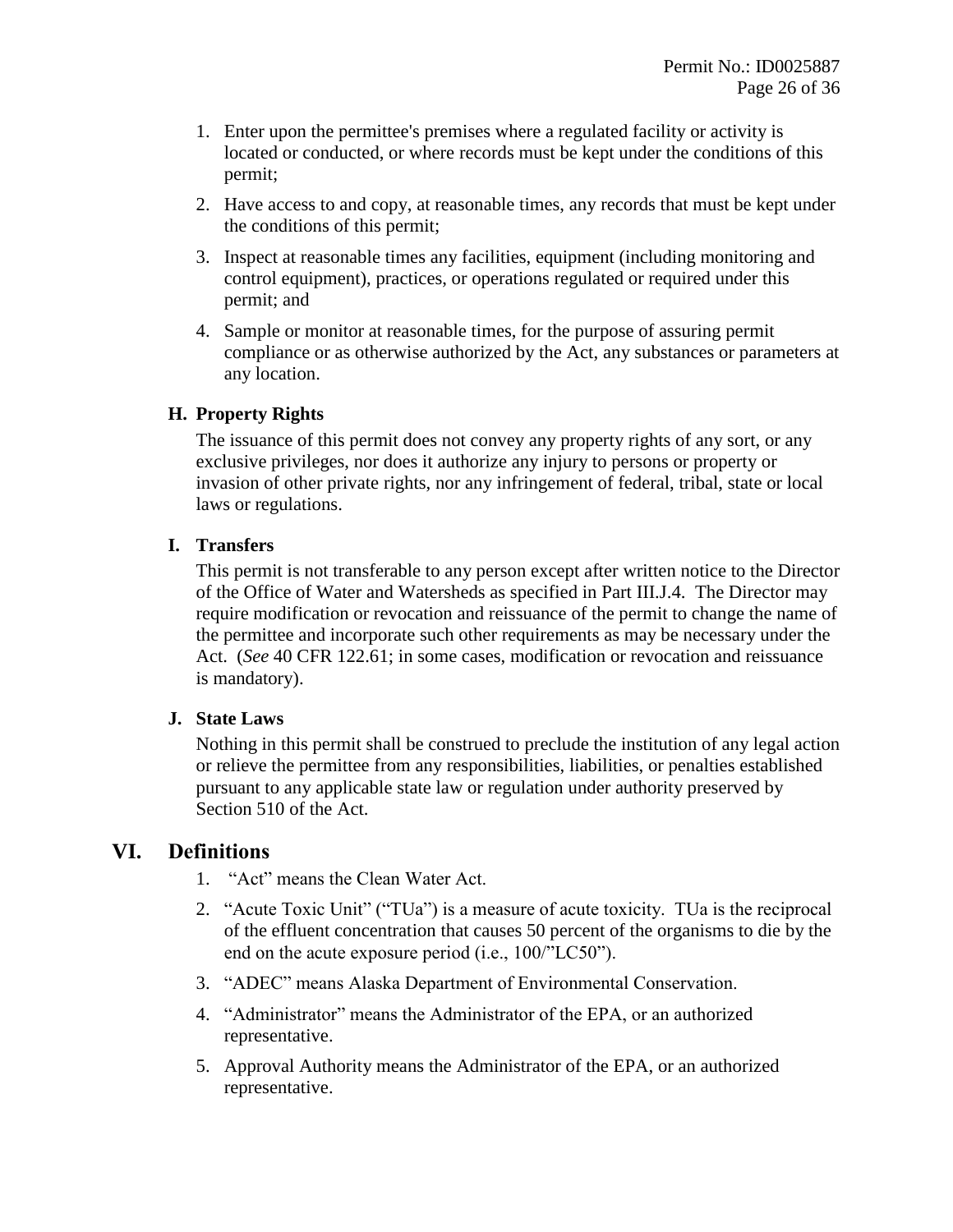- 6. "Average monthly discharge limitation" means the highest allowable average of "daily discharges" over a calendar month, calculated as the sum of all "daily discharges" measured during a calendar month divided by the number of "daily discharges" measured during that month.
- 7. "Average weekly discharge limitation" means the highest allowable average of "daily discharges" over a calendar week, calculated as the sum of all "daily discharges" measured during a calendar week divided by the number of "daily discharges" measured during that week.
- 8. "Best Management Practices" (BMPs) means schedules of activities, prohibitions of practices, maintenance procedures, and other management practices to prevent or reduce the pollution of waters of the United States. BMPs also include treatment requirements, operating procedures, and practices to control plant site runoff, spillage or leaks, sludge or waste disposal, or drainage from raw material storage areas.
- 9. "Bypass" means the intentional diversion of waste streams from any portion of a treatment facility.
- 10. "Chronic toxic unit" ("TUc") is a measure of chronic toxicity. TUc is the reciprocal of the effluent concentration that causes no observable effect on the test organisms by the end of the chronic exposure period (i.e., 100/"NOEC").
- 11. "Composite" see "24-hour composite".
- 12. "Daily discharge" means the discharge of a pollutant measured during a calendar day or any 24-hour period that reasonably represents the calendar day for purposes of sampling. For pollutants with limitations expressed in units of mass, the "daily discharge" is calculated as the total mass of the pollutant discharged over the day. For pollutants with limitations expressed in other units of measurement, the "daily discharge" is calculated as the average measurement of the pollutant over the day.
- 13. "Director of the Office of Compliance and Enforcement" means the Director of the Office of Compliance and Enforcement, EPA Region 10, or an authorized representative.
- 14. "Director of the Office of Water and Watersheds" means the Director of the Office of Water and Watersheds, EPA Region 10, or an authorized representative.
- 15. "DMR" means discharge monitoring report.
- 16. "EPA" means the United States Environmental Protection Agency.
- 17. "Geometric Mean" means the n<sup>th</sup> root of a product of n factors, or the antilogarithm of the arithmetic mean of the logarithms of the individual sample values.
- 18. "Grab" sample is an individual sample collected over a period of time not exceeding 15 minutes.
- 19. "IDEQ" means the Idaho Department of Environmental Quality.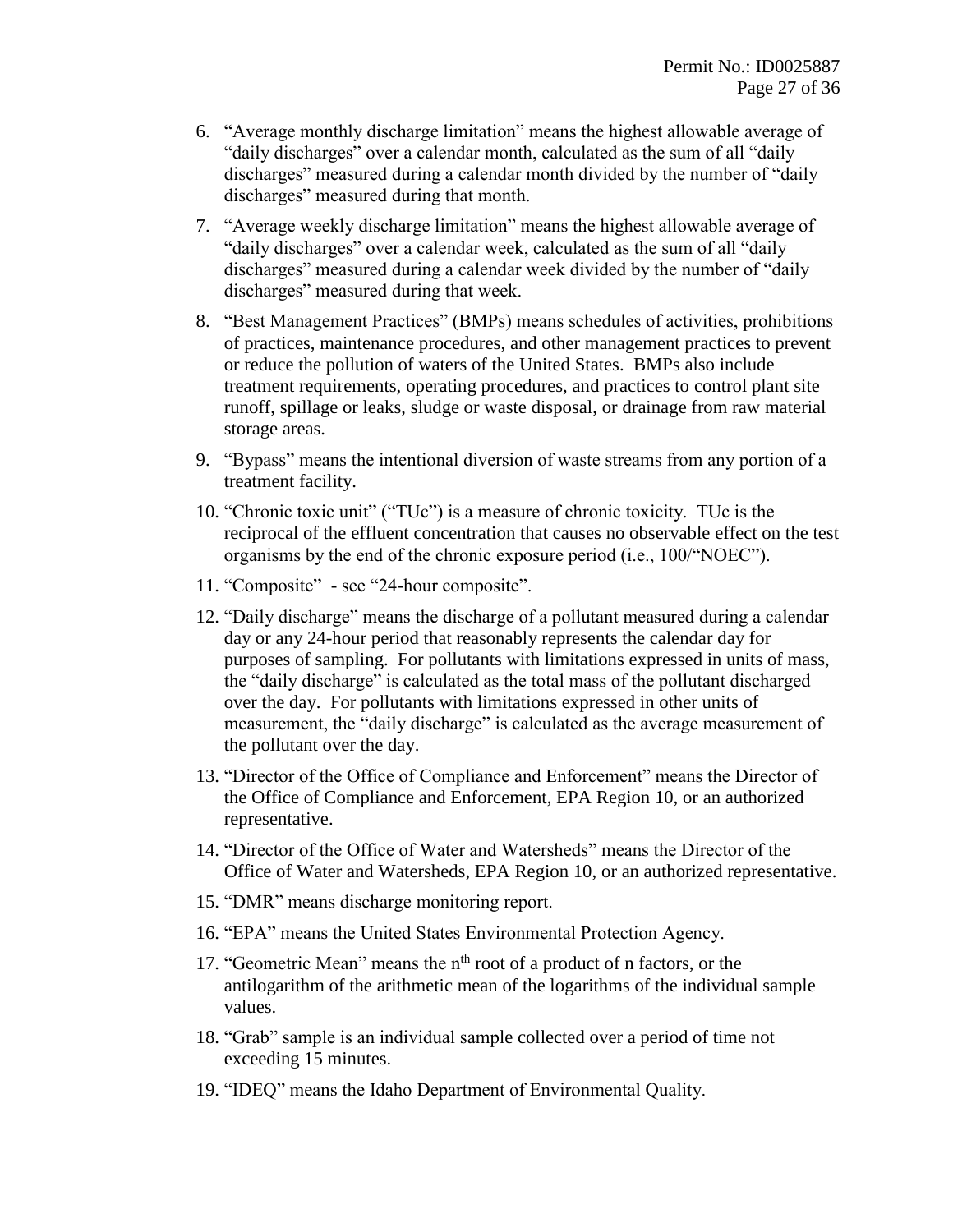- 20. "Inhibition concentration", IC, is a point estimate of the toxicant concentration that causes a given percent reduction (p) in a non-quantal biological measurement (e.g., reproduction or growth) calculated from a continuous model (e.g., Interpolation Method).
- 21. "Indirect Discharge" means the introduction of pollutants into a POTW from any non-domestic source regulated under section 307(b), (c) or (d) of the Act.
- 22. "Industrial User" means a source of "Indirect Discharge."
- 23. "Interference" means a Discharge which, alone or in conjunction with a discharge or discharges from other sources, both: 1) Inhibits or disrupts the POTW, its treatment processes or operations, or its sludge processes, use or disposal; and 2) Therefore is a cause of a violation of any requirement of the POTW's NPDES permit (including an increase in the magnitude or duration of a violation) or of the prevention of sewage sludge use or disposal in compliance with the following statutory provisions and regulations or permits issued thereunder (or more stringent State or local regulations): Section 405 of the Act, the Solid Waste Disposal Act (SWDA) (including title II, more commonly referred to as the Resource Conservation and Recovery Act (RCRA), and including State regulations contained in any State sludge management plan prepared pursuant to subtitle D of the SWDA), the Clean Air Act, the Toxic Substances Control Act, and the Marine Protection, Research and Sanctuaries Act.
- 24. "LC50" means the concentration of toxicant (e.g., effluent) which is lethal to 50 percent of the test organisms exposed in the time period prescribed by the test.
- 25. "Maximum daily discharge limitation" means the highest allowable "daily discharge."
- 26. "Method Detection Limit (MDL)" means the minimum concentration of a substance (analyte) that can be measured and reported with 99 percent confidence that the analyte concentration is greater than zero and is determined from analysis of a sample in a given matrix containing the analyte.
- 27. "Minimum Level (ML)" means either the sample concentration equivalent to the lowest calibration point in a method or a multiple of the method detection limit (MDL). Minimum levels may be obtained in several ways: They may be published in a method; they may be sample concentrations equivalent to the lowest acceptable calibration point used by a laboratory; or they may be calculated by multiplying the MDL in a method, or the MDL determined by a lab, by a factor.
- 28. "National Pollutant Discharge Elimination System (NPDES)" means, the national program for issuing, modifying, revoking and reissuing, terminating, monitoring and enforcing permits, and enforcing pretreatment requirements, under sections 307, 402, 318, and 405 of the Act.
- 29. "NOEC" means no observed effect concentration. The NOEC is the highest concentration of toxicant (e.g., effluent) to which organisms are exposed in a chronic toxicity test [full life-cycle or partial life-cycle (short term) test], that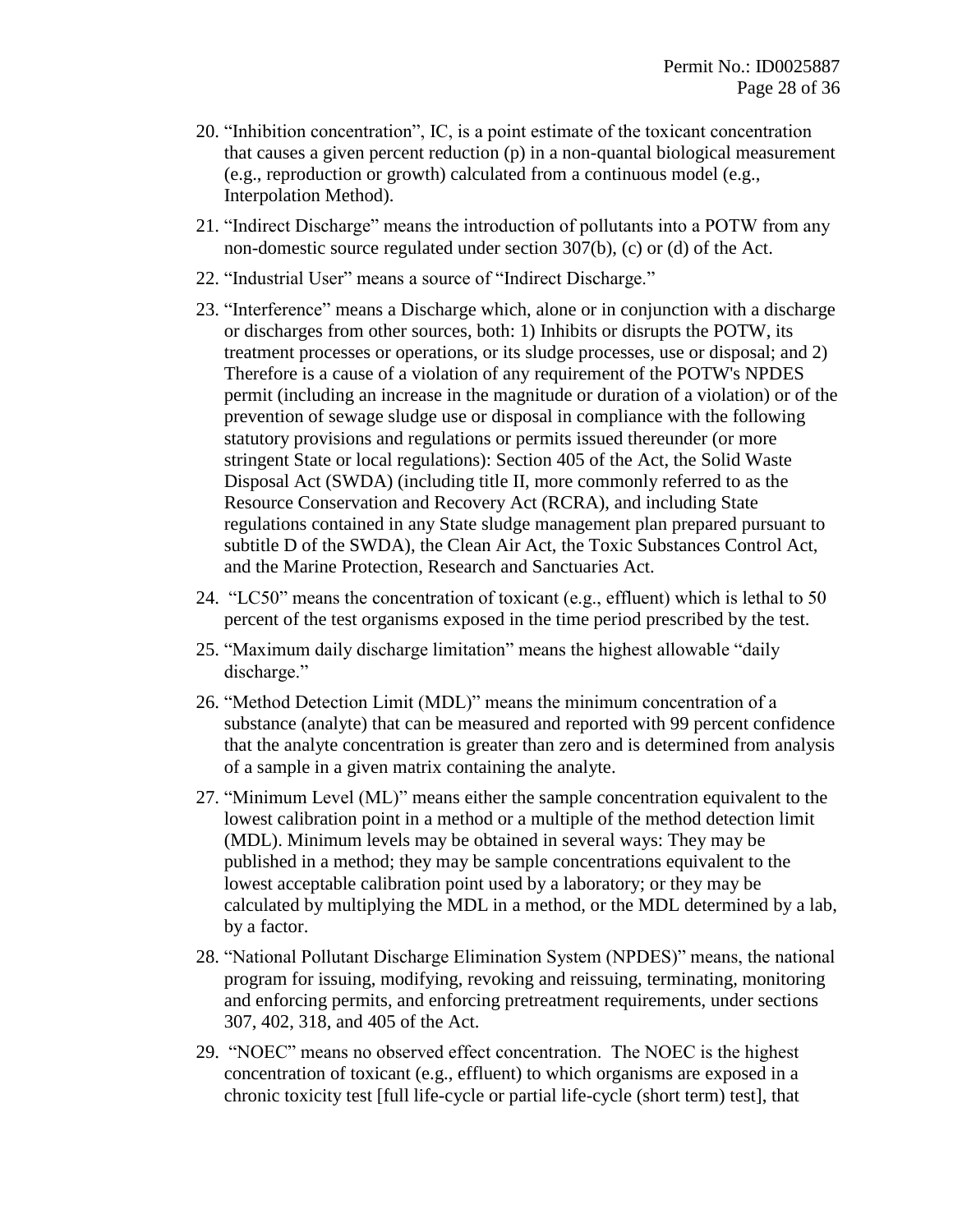causes no observable adverse effects on the test organisms (i.e., the highest concentration of effluent in which the values for the observed responses are not statistically significantly different from the controls).

- 30. "Pass Through" means a Discharge which exits the POTW into waters of the United States in quantities or concentrations which, alone or in conjunction with a discharge or discharges from other sources, is a cause of a violation of any requirement of the POTW's NPDES permit (including an increase in the magnitude or duration of a violation).
- 31. Receiving Water Concentration (RWC) is the concentration of a toxicant or effluent in the receiving water after mixing. The RWC is the inverse of the dilution factor. It is sometimes referred to as the instream waste concentration (IWC).
- 32. "QA/QC" means quality assurance/quality control.
- 33. "Regional Administrator" means the Regional Administrator of Region 10 of the EPA, or the authorized representative of the Regional Administrator.
- 34. "Severe property damage" means substantial physical damage to property, damage to the treatment facilities which causes them to become inoperable, or substantial and permanent loss of natural resources which can reasonably be expected to occur in the absence of a bypass. Severe property damage does not mean economic loss caused by delays in production.
- 35. "Upset" means an exceptional incident in which there is unintentional and temporary noncompliance with technology-based permit effluent limitations because of factors beyond the reasonable control of the permittee. An upset does not include noncompliance to the extent caused by operational error, improperly designed treatment facilities, inadequate treatment facilities, lack of preventive maintenance, or careless or improper operation.
- 36. "24-hour composite" sample means a combination of at least 8 discrete sample aliquots of at least 100 milliliters, collected over periodic intervals from the same location, during the operating hours of a facility over a 24 hour period. The composite must be flow proportional. The sample aliquots must be collected and stored in accordance with procedures prescribed in the most recent edition of Standard Methods for the Examination of Water and Wastewater.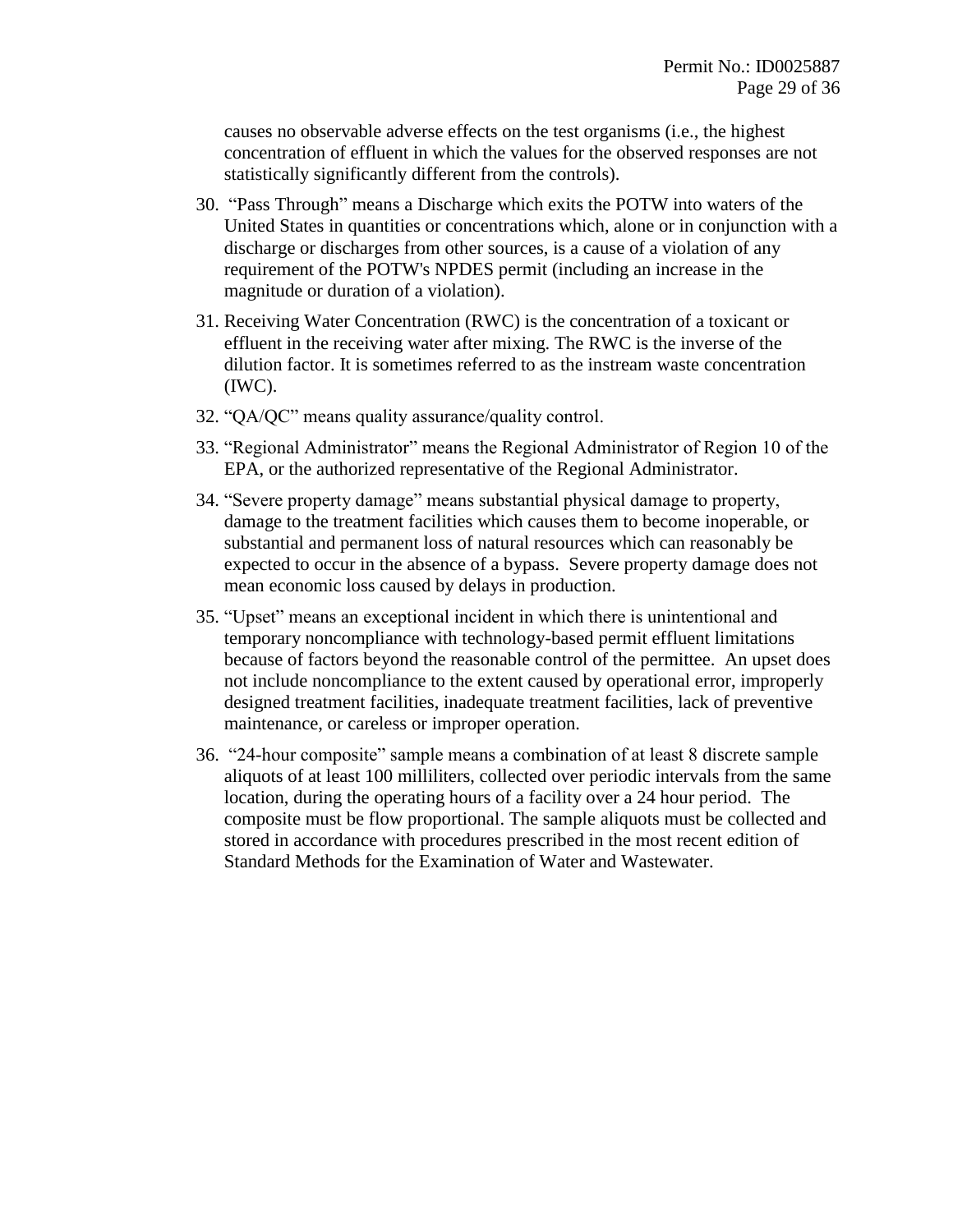# **Appendix A**  *Minimum Levels*

The Table below lists the maximum Minimum Level (ML) for pollutants not subject to concentration effluent limits in the permit. The permittee may request different MLs. The request must be in writing and must be approved by EPA. If the Permittee is unable to obtain the required ML in its effluent due to matrix effects, the Permittee must submit a matrix-specific detection limit (MDL) and a ML to EPA with appropriate laboratory documentation.

| Pollutant & CAS No. (if available)                 | Minimum Level (ML) µg/L unless<br>specified |
|----------------------------------------------------|---------------------------------------------|
| Biochemical oxygen demand                          | $2 \text{ mg/L}$                            |
| Chlorine, total residual (7782-50-5)               | 50.0                                        |
| Dissolved oxygen                                   | $+/- 0.2$ mg/L                              |
| Mercury, total (7439-97-6)                         | 0.0005                                      |
| Nitrate + nitrite nitrogen (as N)                  | 100                                         |
| Nitrogen, total Kjeldahl (as N) (7727-37-9)        | 300                                         |
| Oil and grease (HEM) (hexane extractable material) | 5,000                                       |
| pH                                                 | N/A                                         |
| Phosphorus, total (as P)                           | 10                                          |
| Soluble reactive phosphorus (as P)                 | 10                                          |
| Temperature                                        | $+/- 0.2^{\circ}$ C                         |
| Total ammonia (as N) (7664-41-7)                   | 50                                          |
| Total dissolved solids                             | 20 mg/L                                     |
| Total suspended solids                             | 5 mg/L                                      |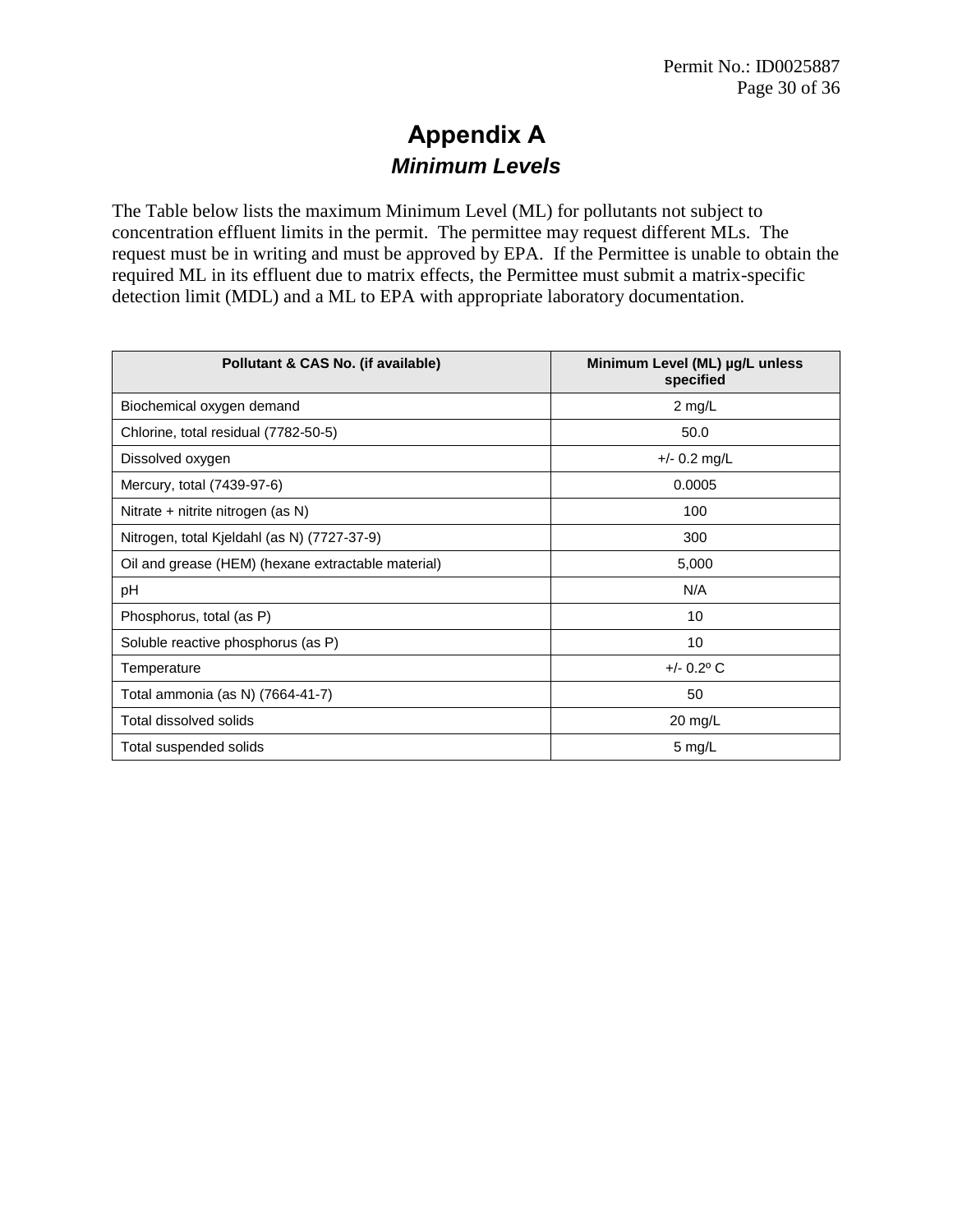# **Appendix A** *Minimum Levels*

The Table below lists the maximum Minimum Level (ML) for pollutants that may have monitoring requirements in the permit. The permittee may request different MLs. The request must be in writing and must be approved by EPA. If the Permittee is unable to obtain the required ML in its effluent due to matrix effects, the Permittee must submit a matrix-specific detection limit (MDL) and a ML to EPA with appropriate laboratory documentation.

# *CONVENTIONAL PARAMETERS*

| Pollutant & CAS No. (if available) | Minimum Level (ML) µg/L unless<br>specified |
|------------------------------------|---------------------------------------------|
| Biochemical Oxygen Demand          | $2$ mg/L                                    |
| Soluble Biochemical Oxygen Demand  | $2$ mg/L                                    |
| Chemical Oxygen Demand             | 10 $mg/L$                                   |
| Dissolved Organic Carbon           | 1 $mg/L$                                    |
| <b>Total Organic Carbon</b>        | 1 $mg/L$                                    |
| <b>Total Suspended Solids</b>      | $5 \text{ mg/L}$                            |
| Total Ammonia (as N)               | 50                                          |
| Dissolved oxygen                   | $+/- 0.2$ mg/L                              |
| Temperature                        | $+/- 0.2^{\circ}$ C                         |
| pH                                 | N/A                                         |

# *NONCONVENTIONAL PARAMETERS*

| Pollutant & CAS No. (if available)                 | Minimum Level (ML) µg/L unless<br>specified         |
|----------------------------------------------------|-----------------------------------------------------|
| <b>Total Alkalinity</b>                            | 5 mg/L as CaCO3                                     |
| Chlorine, Total Residual                           | 50.0                                                |
| Color                                              | 10 color units                                      |
| Fluoride (16984-48-8)                              | 100                                                 |
| Nitrate + Nitrite Nitrogen (as N)                  | 100                                                 |
| Nitrogen, Total Kjeldahl (as N)                    | 300                                                 |
| Soluble Reactive Phosphorus (as P)                 | 10                                                  |
| Phosphorus, Total (as P)                           | 10                                                  |
| Oil and Grease (HEM) (Hexane Extractable Material) | 5,000                                               |
| Salinity                                           | 3 practical salinity units or scale (PSU or<br>PSS) |
| Settleable Solids                                  | 500 (or 0.1 mL/L)                                   |
| Sulfate (as mg/L SO4)                              | $0.2$ mg/L                                          |
| Sulfide (as mg/L S)                                | $0.2$ mg/L                                          |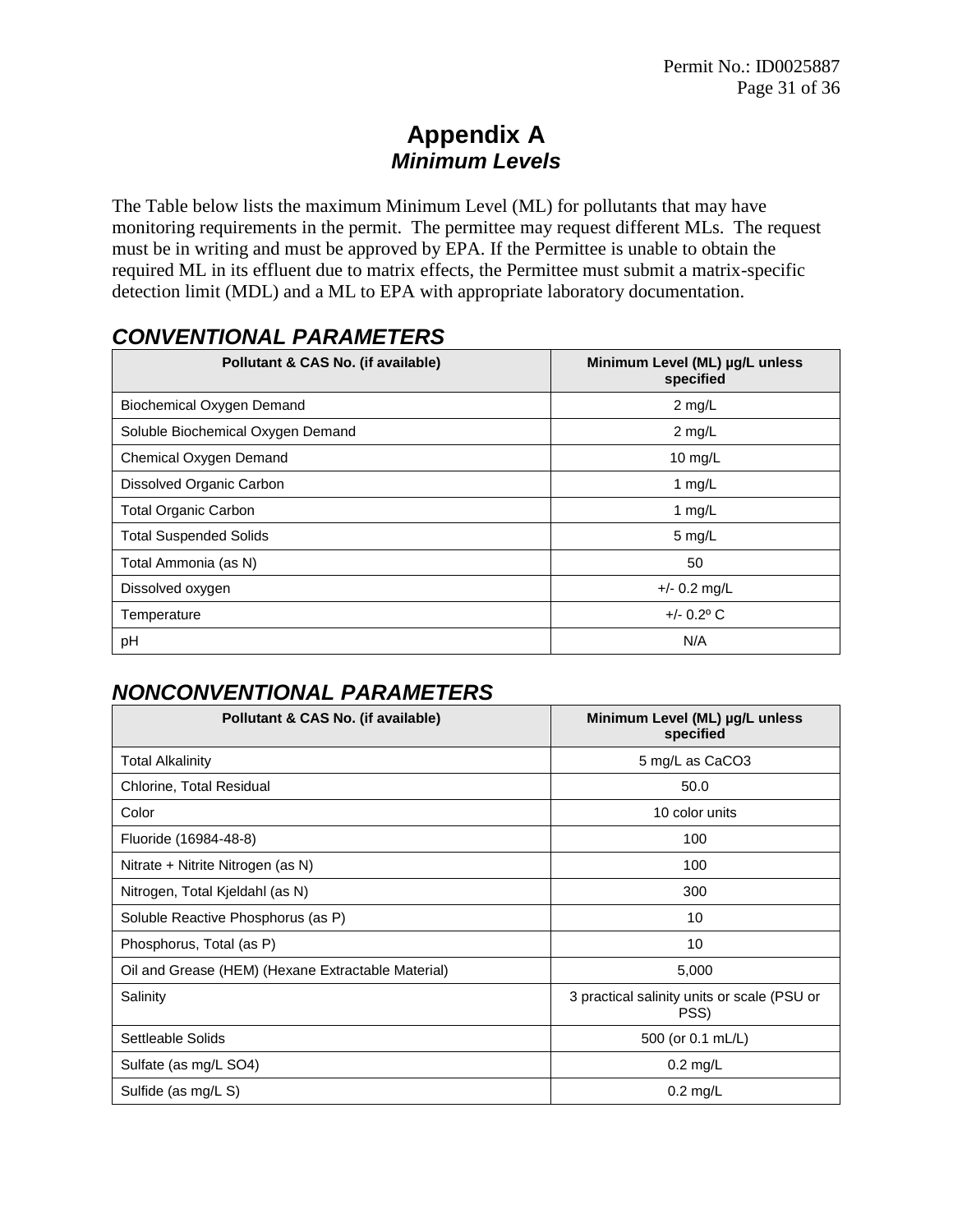| Pollutant & CAS No. (if available)                     | Minimum Level (ML) µg/L unless<br>specified |
|--------------------------------------------------------|---------------------------------------------|
| Sulfite (as mg/L SO3)                                  | $2$ mg/L                                    |
| Total dissolved solids                                 | $20$ mg/L                                   |
| <b>Total Hardness</b>                                  | 200 as CaCO3                                |
| Aluminum, Total (7429-90-5)                            | 10                                          |
| Barium Total (7440-39-3)                               | 2.0                                         |
| BTEX (benzene +toluene + ethylbenzene + m,o,p xylenes) | 2                                           |
| Boron Total (7440-42-8)                                | 10.0                                        |
| Cobalt, Total (7440-48-4)                              | 0.25                                        |
| Iron, Total (7439-89-6)                                | 50                                          |
| Magnesium, Total (7439-95-4)                           | 50                                          |
| Molybdenum, Total (7439-98-7)                          | 0.5                                         |
| Manganese, Total (7439-96-5)                           | 0.5                                         |
| Tin, Total (7440-31-5)                                 | 1.5                                         |
| Titanium, Total (7440-32-6)                            | 2.5                                         |

# *PRIORITY POLLUTANTS*

| Pollutant & CAS No. (if available)                         | Minimum Level (ML) µg/L<br>unless specified |
|------------------------------------------------------------|---------------------------------------------|
| <b>METALS, CYANIDE &amp; TOTAL PHENOLS</b>                 |                                             |
| Antimony, Total (7440-36-0)                                | 1.0                                         |
| Arsenic, Total (7440-38-2)                                 | 0.5                                         |
| Beryllium, Total (7440-41-7)                               | 0.5                                         |
| Cadmium, Total (7440-43-9)                                 | 0.1                                         |
| Chromium (hex) dissolved<br>$(18540 - 29 - 9)$             | 1.2                                         |
| Chromium, Total (7440-47-3)                                | 1.0                                         |
| Copper, Total (7440-50-8)                                  | 2.0                                         |
| Lead, Total (7439-92-1)                                    | 0.16                                        |
| Mercury, Total (7439-97-6)                                 | 0.0005                                      |
| Nickel, Total (7440-02-0)                                  | 0.5                                         |
| Selenium, Total (7782-49-2)                                | 1.0                                         |
| Silver, Total (7440-22-4)                                  | 0.2                                         |
| Thallium, Total (7440-28-0)                                | 0.36                                        |
| Zinc, Total (7440-66-6)                                    | 2.5                                         |
| Cyanide, Total (57-12-5)                                   | 10                                          |
| Cyanide, Weak Acid Dissociable                             | 10                                          |
| Cyanide, Free Amenable to Chlorination (Available Cyanide) | 10                                          |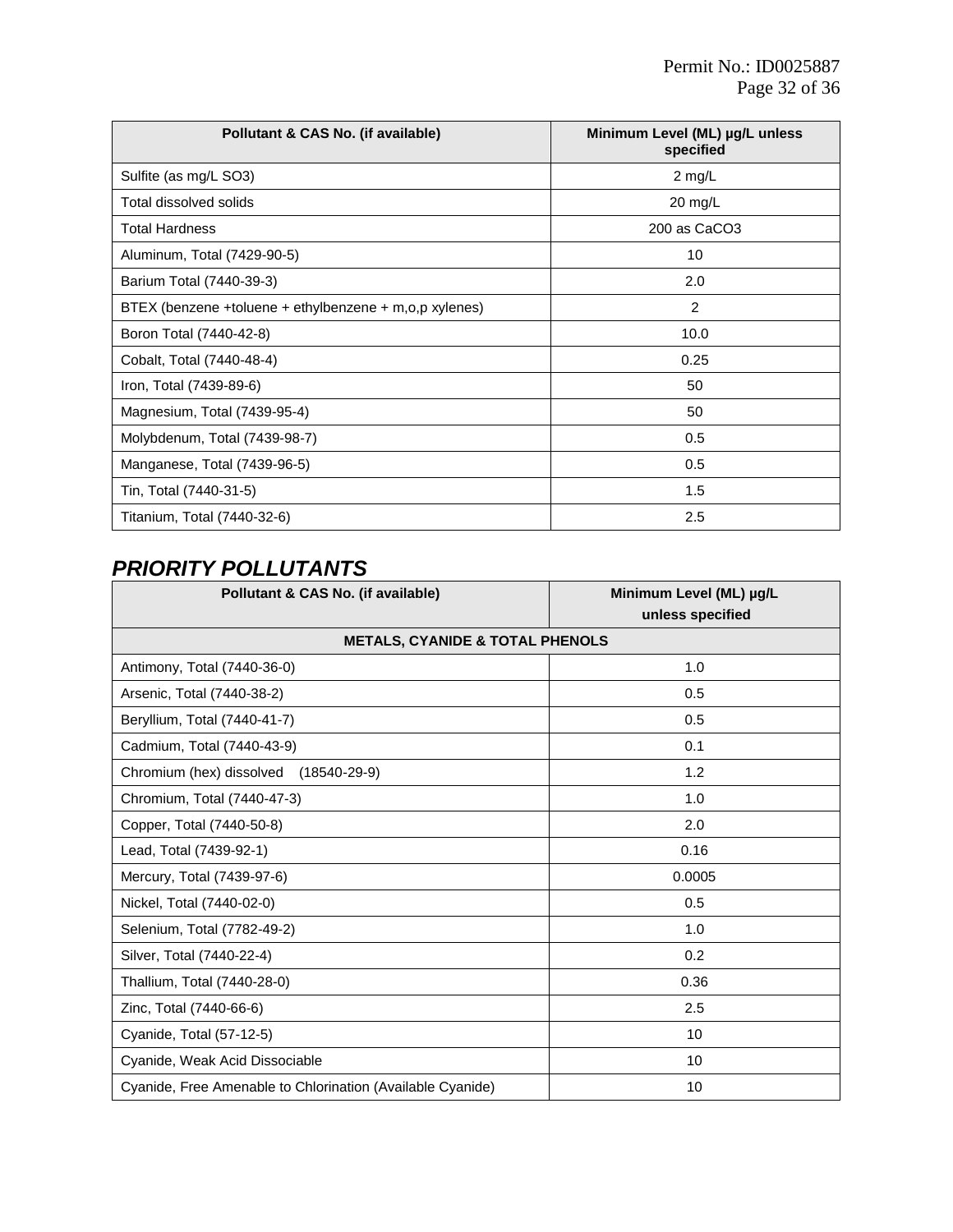| Pollutant & CAS No. (if available)                                            | Minimum Level (ML) µg/L<br>unless specified |
|-------------------------------------------------------------------------------|---------------------------------------------|
| Phenols, Total                                                                | 50                                          |
| 2-Chlorophenol (95-57-8)                                                      | 2.0                                         |
| 2,4-Dichlorophenol (120-83-2)                                                 | 1.0                                         |
| 2,4-Dimethylphenol (105-67-9)                                                 | 1.0                                         |
| 4,6-dinitro-o-cresol (534-52-1)                                               |                                             |
| (2-methyl-4,6,-dinitrophenol)                                                 | 2.0                                         |
| 2,4 dinitrophenol (51-28-5)                                                   | 2.0                                         |
| 2-Nitrophenol (88-75-5)                                                       | 1.0                                         |
| 4-nitrophenol (100-02-7)                                                      | 1.0                                         |
| Parachlorometa cresol (59-50-7)<br>(4-chloro-3-methylphenol)                  | 2.0                                         |
| Pentachlorophenol (87-86-5)                                                   | 1.0                                         |
| Phenol (108-95-2)                                                             | 4.0                                         |
| 2,4,6-Trichlorophenol (88-06-2)                                               | 4.0                                         |
| <b>VOLATILE COMPOUNDS</b>                                                     |                                             |
| Acrolein (107-02-8)                                                           | 10                                          |
| Acrylonitrile (107-13-1)                                                      | 2.0                                         |
| Benzene (71-43-2)                                                             | 2.0                                         |
| Bromoform (75-25-2)                                                           | 2.0                                         |
| Carbon tetrachloride (56-23-5)                                                | 2.0                                         |
| Chlorobenzene (108-90-7)                                                      | 2.0                                         |
| Chloroethane (75-00-3)                                                        | 2.0                                         |
| 2-Chloroethylvinyl Ether<br>$(110 - 75 - 8)$                                  | 2.0                                         |
| Chloroform (67-66-3)                                                          | 2.0                                         |
| Dibromochloromethane<br>$(124 - 48 - 1)$                                      | 2.0                                         |
| 1,2-Dichlorobenzene (95-50-1)                                                 | 7.6                                         |
| 1,3-Dichlorobenzene (541-73-1)                                                | 7.6                                         |
| 1,4-Dichlorobenzene (106-46-7)                                                | 17.6                                        |
| Dichlorobromomethane (75-27-4)                                                | 2.0                                         |
| 1,1-Dichloroethane (75-34-3)                                                  | 2.0                                         |
| 1,2-Dichloroethane (107-06-2)                                                 | 2.0                                         |
| 1,1-Dichloroethylene (75-35-4)                                                | 2.0                                         |
| 1,2-Dichloropropane (78-87-5)                                                 | 2.0                                         |
| 1,3-dichloropropene (mixed isomers) (1,2-dichloropropylene) (542-<br>$75-6)6$ | 2.0                                         |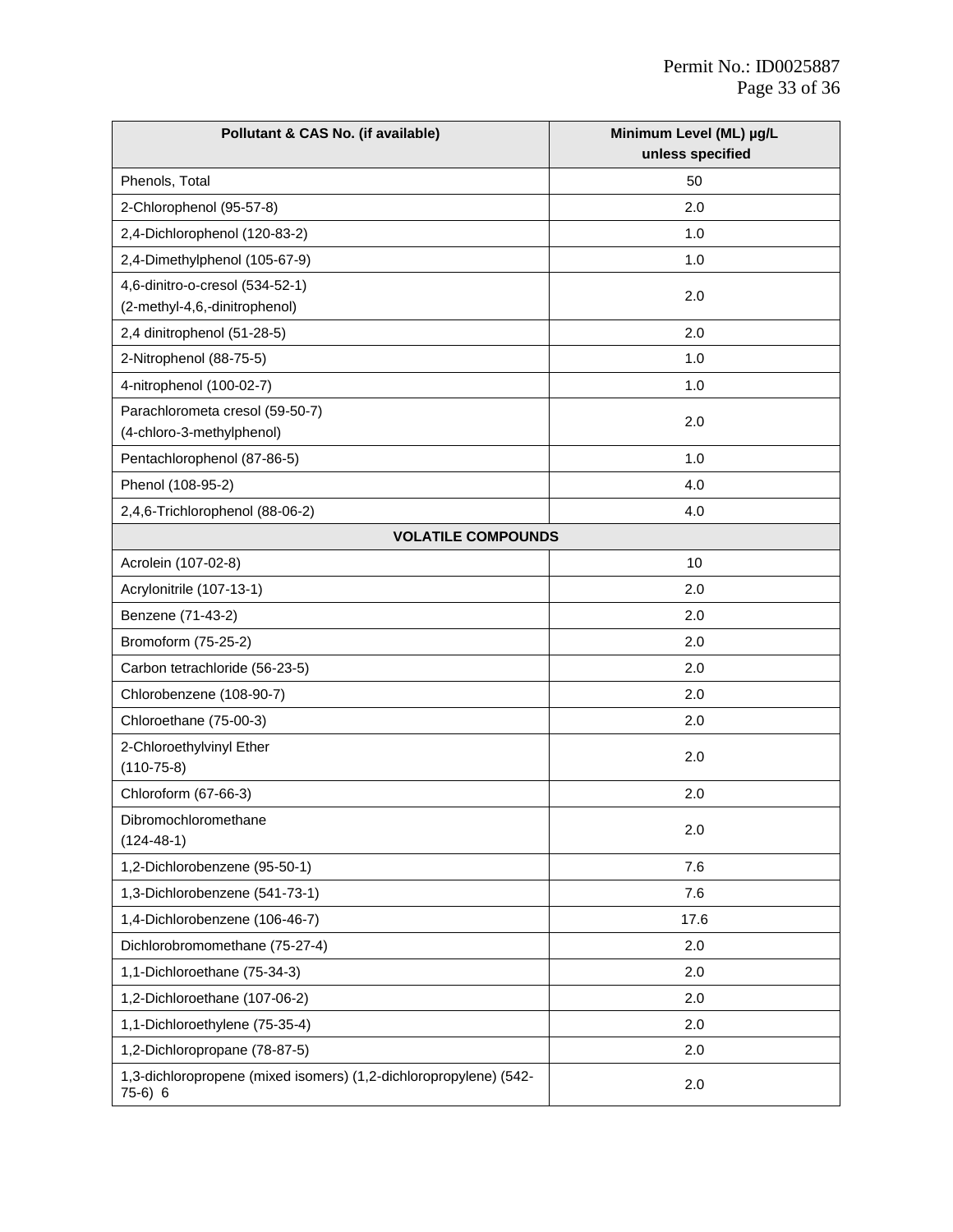| Pollutant & CAS No. (if available)                             | Minimum Level (ML) µg/L |
|----------------------------------------------------------------|-------------------------|
|                                                                | unless specified        |
| Ethylbenzene (100-41-4)                                        | 2.0                     |
| Methyl bromide (74-83-9) (Bromomethane)                        | 10.0                    |
| Methyl chloride (74-87-3) (Chloromethane)                      | 2.0                     |
| Methylene chloride (75-09-2)                                   | 10.0                    |
| 1,1,2,2-Tetrachloroethane<br>$(79-34-5)$                       | 2.0                     |
| Tetrachloroethylene (127-18-4)                                 | 2.0                     |
| Toluene (108-88-3)                                             | 2.0                     |
| 1,2-Trans-Dichloroethylene<br>(156-60-5) (Ethylene dichloride) | 2.0                     |
| 1,1,1-Trichloroethane (71-55-6)                                | 2.0                     |
| 1,1,2-Trichloroethane (79-00-5)                                | 2.0                     |
| Trichloroethylene (79-01-6)                                    | 2.0                     |
| Vinyl chloride (75-01-4)                                       | 2.0                     |
| <b>BASE/NEUTRAL COMPOUNDS</b>                                  |                         |
| Acenaphthene (83-32-9)                                         | 0.4                     |
| Acenaphthylene (208-96-8)                                      | 0.6                     |
| Anthracene (120-12-7)                                          | 0.6                     |
| Benzidine (92-87-5)                                            | 24                      |
| Benzyl butyl phthalate (85-68-7)                               | 0.6                     |
| Benzo(a)anthracene (56-55-3)                                   | 0.6                     |
| Benzo(b)fluoranthene<br>(3,4-benzofluoranthene) (205-99-2) 7   | 1.6                     |
| Benzo(j)fluoranthene (205-82-3) 7                              | 1.0                     |
| Benzo(k)fluoranthene<br>(11,12-benzofluoranthene) (207-08-9) 7 | 1.6                     |
| Benzo(r,s,t)pentaphene<br>$(189 - 55 - 9)$                     | 1.0                     |
| Benzo(a)pyrene (50-32-8)                                       | 1.0                     |
| Benzo(ghi)Perylene (191-24-2)                                  | 1.0                     |
| Bis(2-chloroethoxy)methane (111-91-1)                          | 21.2                    |
| Bis(2-chloroethyl)ether (111-44-4)                             | 1.0                     |
| Bis(2-chloroisopropyl)ether (39638-32-9)                       | 0.6                     |
| Bis(2-ethylhexyl)phthalate<br>$(117-81-7)$                     | 0.5                     |
| 4-Bromophenyl phenyl ether (101-55-3)                          | 0.4                     |
| 2-Chloronaphthalene (91-58-7)                                  | 0.6                     |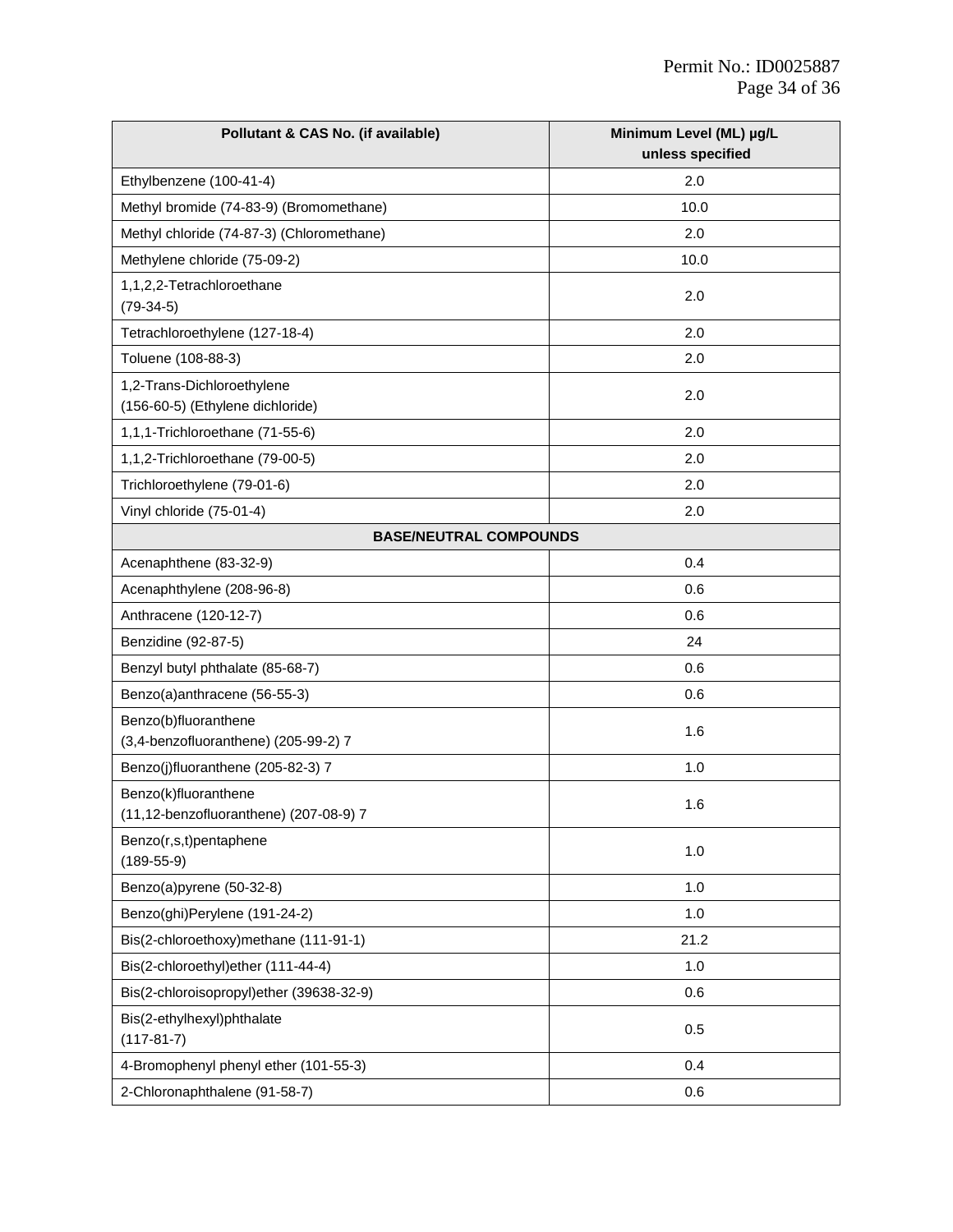| Pollutant & CAS No. (if available)               | Minimum Level (ML) µg/L<br>unless specified |
|--------------------------------------------------|---------------------------------------------|
| 4-Chlorophenyl phenyl ether (7005-72-3)          | 0.5                                         |
| Chrysene (218-01-9)                              | 0.6                                         |
| Dibenzo (a,h) acridine (226-36-8)                | 10.0                                        |
| Dibenzo (a,j)acridine (224-42-0)                 | 10.0                                        |
| Dibenzo(a-h)anthracene                           |                                             |
| (53-70-3)(1,2,5,6-dibenzanthracene)              | 1.6                                         |
| Dibenzo(a,e)pyrene (192-65-4)                    | 10.0                                        |
| Dibenzo(a,h)pyrene (189-64-0)                    | 10.0                                        |
| 3,3-Dichlorobenzidine (91-94-1)                  | 1.0                                         |
| Diethyl phthalate (84-66-2)                      | 7.6                                         |
| Dimethyl phthalate (131-11-3)                    | 6.4                                         |
| Di-n-butyl phthalate (84-74-2)                   | 1.0                                         |
| 2,4-dinitrotoluene (121-14-2)                    | 0.4                                         |
| 2,6-dinitrotoluene (606-20-2)                    | 0.4                                         |
| Di-n-octyl phthalate (117-84-0)                  | 0.6                                         |
| 1,2-Diphenylhydrazine (as Azobenzene) (122-66-7) | 20                                          |
| Fluoranthene (206-44-0)                          | 0.6                                         |
| Fluorene (86-73-7)                               | 0.6                                         |
| Hexachlorobenzene (118-74-1)                     | 0.6                                         |
| Hexachlorobutadiene (87-68-3)                    | 1.0                                         |
| Hexachlorocyclopentadiene<br>$(77-47-4)$         | 1.0                                         |
| Hexachloroethane (67-72-1)                       | 1.0                                         |
| Indeno(1,2,3-cd)Pyrene<br>$(193-39-5)$           | 1.0                                         |
| Isophorone (78-59-1)                             | 1.0                                         |
| 3-Methyl cholanthrene (56-49-5)                  | 8.0                                         |
| Naphthalene (91-20-3)                            | 0.6                                         |
| Nitrobenzene (98-95-3)                           | 1.0                                         |
| N-Nitrosodimethylamine (62-75-9)                 | 4.0                                         |
| N-Nitrosodi-n-propylamine<br>$(621 - 64 - 7)$    | 1.0                                         |
| N-Nitrosodiphenylamine (86-30-6)                 | 1.0                                         |
| Perylene (198-55-0)                              | 7.6                                         |
| Phenanthrene (85-01-8)                           | 0.6                                         |
| Pyrene (129-00-0)                                | 0.6                                         |
| 1,2,4-Trichlorobenzene                           | 0.6                                         |